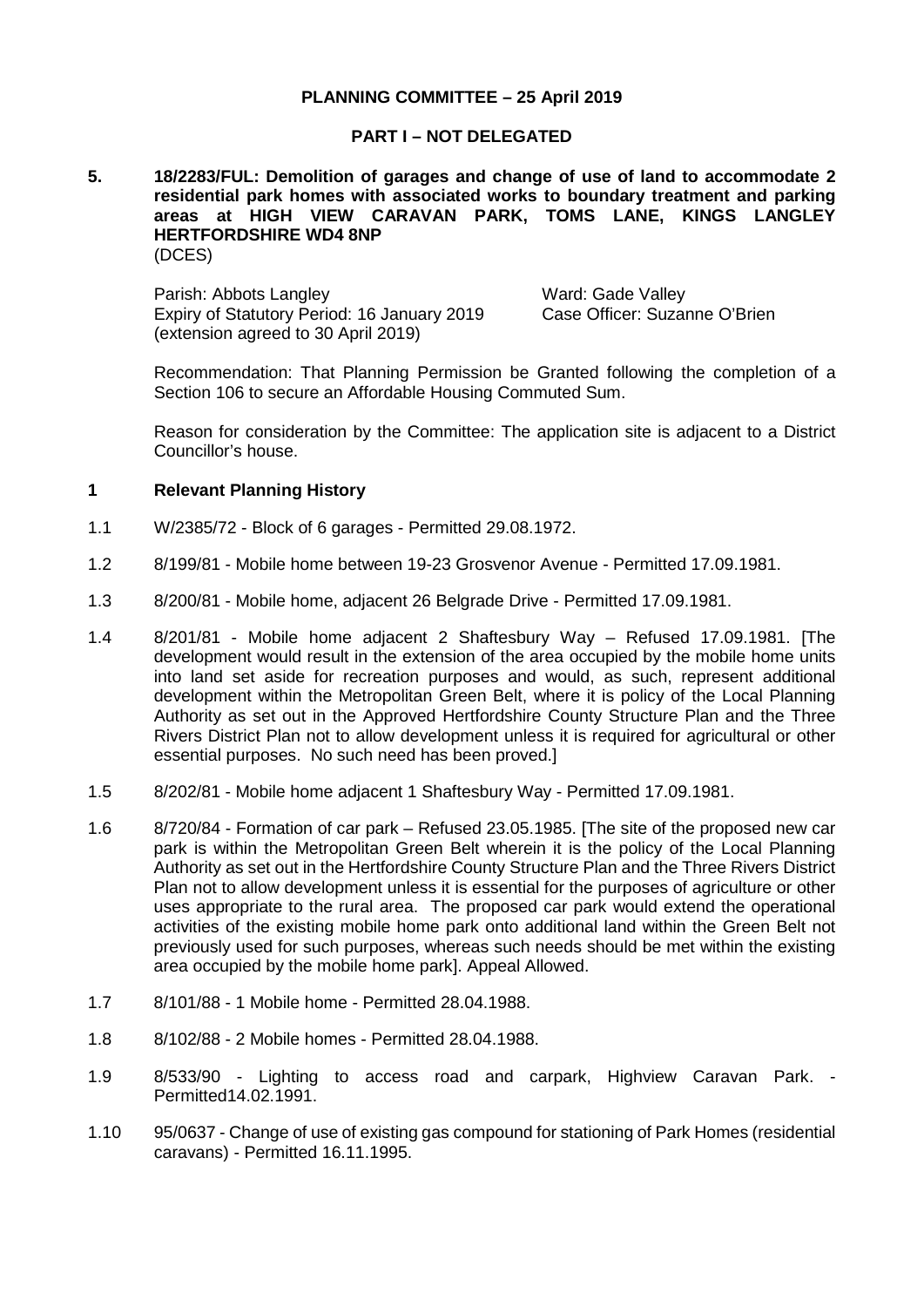- 1.11 97/0571 Variation of condition 4 of planning permission W/620/51 and condition 1 of planning permission W/207/53 (stationing of seven additional residential caravans) – Refused 23.10.1997. Appeal Dismissed.
- 1.12 98/0990 Siting of residential mobile home in replace of existing workshop Permitted 19.02.1999.
- 1.13 15/0630/FUL Demolition of garages and change of use of land to accommodate six residential park homes - Refused 16.06.2015 for the following reasons:
	- R1 The proposed development would result in a greater impact on the openness of the site and Green Belt and would constitute inappropriate development within the Metropolitan Green Belt. No very special circumstances exist to outweigh the harm to the Green Belt by virtue of its inappropriateness and the impact of the development and the proposal is contrary to Policies CP11 and CP12 of the Core Strategy (adopted October 2011), Policies DM2 and DM7 of the Development Management Policies LDD (adopted July 2013) and the NPPF.
	- R2 The proposed development, by virtue of the loss of parking, would fail to provide sufficient parking spaces to serve existing residents of High View Caravan Park to the detriment of the amenity of existing residents. The proposed development would also fail to provide a safe and adequate means of access to the proposed retained parking area. The proposed development would therefore be contrary to Policy CP10 of the Core Strategy (adopted October 2011) and Policy DM13 and Appendix 5 of the Development Management Policies LDD (adopted July 2013).
	- R3 The proposed change of use of the land, by virtue of the siting of the proposed caravans close to the rear boundaries of properties in Toms Lane, would result in an imposing feature and would detract from the privacy of those properties. The proposed development would therefore result in demonstrable harm to the residential amenities of occupiers of neighbouring properties in Toms Lane contrary to Policy CP12 of the Core Strategy (adopted October 2011) and Policy DM1 and Appendix 2 of the Development Management Policies LDD (adopted July 2013).
- 1.14 16/0370/FUL Demolition of garages and change of use of land to accommodate four residential park homes with associated works to boundary treatment and parking areas – Refused 11.05.2016 for the following reasons (subsequent appeal dismissed).
	- R1 The proposed development would result in a greater impact on the openness of the site and Green Belt and would constitute inappropriate development within the Metropolitan Green Belt. No very special circumstances exist to outweigh the harm to the Green Belt by virtue of its inappropriateness and the development is contrary to Policies CP11 and CP12 of the Core Strategy (adopted October 2011), Policies DM2 and DM7 of the Development Management Policies LDD (adopted July 2013) and the NPPF.
	- R2 The proposed development, by virtue of the loss of parking, would fail to provide sufficient parking spaces to serve existing residents of High View Caravan Park to the detriment of the amenity of existing residents. The proposed development would also fail to provide a safe and adequate means of access to the proposed retained parking area. The proposed development would therefore be contrary to Policies CP10 and CP12 of the Core Strategy (adopted October 2011) and Policies DM2, DM7, DM13 and Appendix 5 of the Development Management Policies LDD (adopted July 2013).
	- R3 The proposed development fails to meet the requirements of Policy CP4 of the Core Strategy (adopted October 2011) and SPD: Affordable Housing (approved June 2011) in that the scheme is for market dwelling and no contribution has been made towards the provision of affordable housing.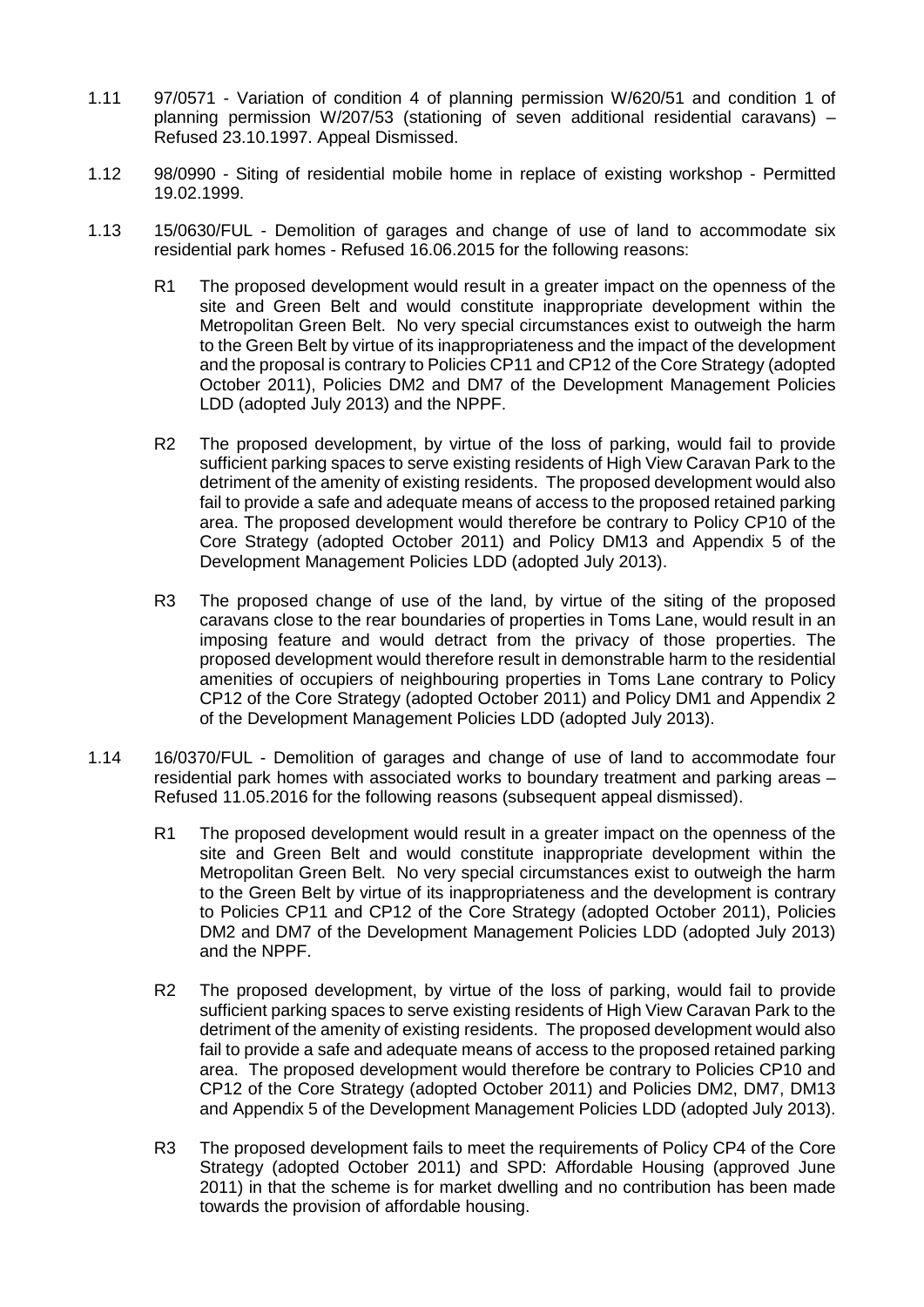- 1.15 16/2337/FUL Use of land for siting mobile unit for residents' meeting room on land to side of parking area – Refused 19.01.2017 for the following reason:
	- R1 The development would result in the use of the land and introduction of a new building that would not fall within the exceptions as set out in paragraph 89 of the NPPF. The proposed development would therefore constitute inappropriate development which, by definition would be harmful to the Green Belt. The siting and scale of the building would also result in the spread of development, encroachment of built form into the countryside and result in an intrusive and prominent feature within the landscape resulting in harm to the openness of the Green Belt and would conflict with one of the purposes of including land in Green Belt. No very special circumstances exist to outweigh the harm arising from the proposed development by virtue of its inappropriateness and actual harm. The proposed development would therefore be contrary to Policy CP11 of the Core Strategy (adopted October 2011), Policies DM2 and DM7 of the Development Management Policies LDD (adopted July 2013) and the NPPF.
- 1.16 17/0780/FUL Demolition of garages and change of use of land to accommodate 3 residential park homes with associated works to boundary treatment and parking areas. Refused 27 June 2017 for the following reason (subsequent appeal dismissed):

*The proposed development would result in a greater impact on the openness of the site and Green Belt and would constitute inappropriate development within the Metropolitan Green Belt. No very special circumstances exist to outweigh the harm to the Green Belt by virtue of its inappropriateness and the development is contrary to Policy CP11 of the Core Strategy (adopted October 2011) and the National Planning Policy Framework.*

## **2 Description of Application Site**

- 2.1 The application site consists of a piece of land sited within the curtilage of High View Caravan Park. The site includes the vehicular access from Toms Lane and contains a number of single storey garages which are in an 'L' shape layout and an area of concrete hardstanding which provides parking serving the existing residents within the caravan park.
- 2.2 High View Caravan Park contains approximately 119 residential units. The vehicular access is via Toms Lane and leads to a one way system. The parking provision serving the units is communal and sited to the south and east of the caravan plots. Parking is not characteristically sited within the individual plots. An area of open space is sited in the south eastern corner of the caravan park which is open and rural in character.
- 2.3 Two storey residential dwellings fronting Toms Lane are sited to the south of the caravan park and vegetation screens are sited between the residential properties and caravan park.
- 2.4 The application site is located within the Metropolitan Green Belt.

# **3 Description of Proposed Development**

- 3.1 This application seeks planning permission for the demolition of 15 existing garages (two whole blocks, and part of a third) and the change of use of the land (part of which currently contains 28 surface car parking spaces) to accommodate two residential park homes with associated works to boundary treatments and car parking areas.
- 3.2 The garage blocks to be demolished are to the west of the car parking area which abuts the first park homes to the west of the access road. The part block is to the south of these, and north of the rear boundaries of Nos. 79-83 Toms Lane. Two park homes would be installed, each measuring 12.2 metres in width, 6.4 metres depth and 3 metres high. The homes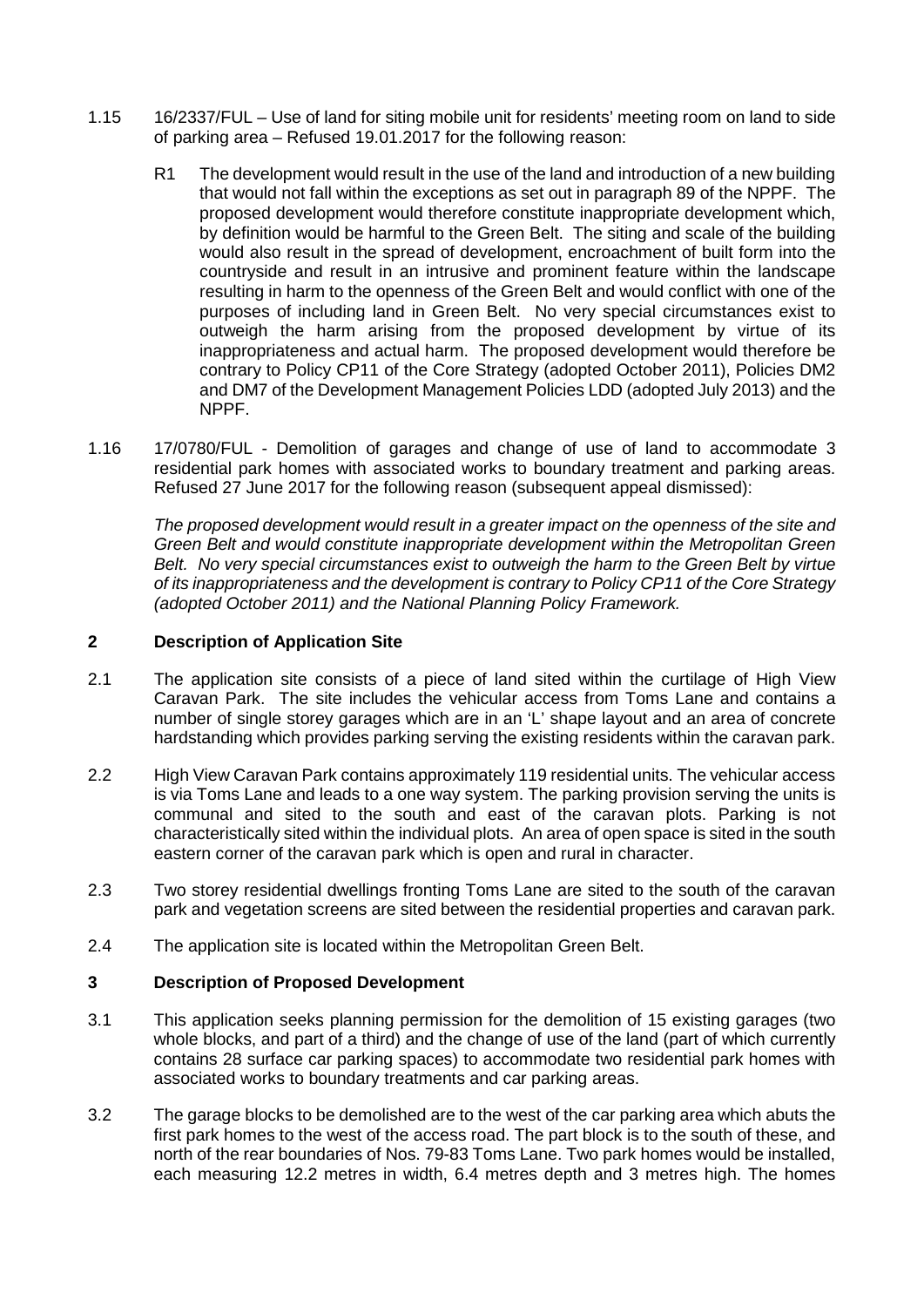would be 6 metres apart, with the southernmost home being 8.6 metres from the southern boundary of the application site.

3.3 Six surface car parking spaces would be provided for residents/visitors to the immediate west of the proposed Park Homes. To the north of the homes, 9 parking spaces would be provided. Additional soft landscaping is proposed between and around the homes. The existing access and egress arrangements serving the existing car park would be retained.

### **4 Consultation**

#### **4.1 Statutory Consultation**

4.1.1 Abbots Langley Parish Council: [Object]

Members object to this application despite the reduction in the number of units from the previous refused application 17/0780/FUL. They still have concerns about the loss of parking for existing residents and visitors and the detrimental effect on the green belt.

- 4.1.2 Hertfordshire County Council Highway Authority: [Comment]
- 4.1.2.1 Notice is given under article 18 of the Town and Country Planning (Development Management Procedure) (England) Order 2015 that the Hertfordshire County Council as Highway Authority does not wish to restrict the grant of permission.
- 4.1.2.2 HCC as Highway Authority recommends inclusion of the following Advisory Note (AN) to ensure that any works within the highway are carried out in accordance with the provisions of the Highway Act 1980:

AN) Road Deposits: It is an offence under section 148 of the Highways Act 1980 to deposit mud or other debris on the public highway, and section 149 of the same Act gives the Highway Authority powers to remove such material at the expense of the party responsible. Therefore, best practical means shall be taken at all times to ensure that all vehicles leaving the site during construction of the development are in a condition such as not to emit dust or deposit mud, slurry or other debris on the highway. Further information is available via the website *[https://www.hertfordshire.gov.uk/services/highways-roads-and](https://www.hertfordshire.gov.uk/services/highways-roads-and-pavements/highways-roads-and-pavements.aspx)[pavements/highways-roads-and-pavements.aspx](https://www.hertfordshire.gov.uk/services/highways-roads-and-pavements/highways-roads-and-pavements.aspx) or by telephoning 0300 123404.*

AN) Storage of materials: The applicant is advised that the storage of materials associated with the construction of this development should be provided within the site on land which is not public highway, and the use of such areas must not interfere with the public highway. If this is not possible, authorisation should be sought from the Highway Authority before<br>construction works commence. Further information is available via the construction website *[https://www.hertfordshire.gov.uk/services/highways-roads-and](https://www.hertfordshire.gov.uk/services/highways-roads-and-pavements/business-and-developer-information/business-licences/business-licences.aspx)[pavements/business-and-developer-information/business-licences/business-licences.aspx](https://www.hertfordshire.gov.uk/services/highways-roads-and-pavements/business-and-developer-information/business-licences/business-licences.aspx) or by telephoning 0300 1234047.*

- 4.1.2.3 COMMENTS / ANALYSIS: The application comprises of the demolition of the existing garages and construction of two residential homes with associated works at High View Mobile Home Park, Toms Lane, Kings Langley. The site is accessed via a private road to the mobile home park, which is not highway maintainable at public expense.
- 4.1.2.4 VEHICLE ACCESS & PARKING: The site is accessed via a private road to the mobile home park, which is not highway maintainable at public expense. The site is approximately 130m from the nearest highway on Toms Lane. The access to the site is acceptable when taking into consideration the size of the proposals.
- 4.1.2.5 The proposed dwellings are on an existing car parking area. The proposals include the provision of three parking spaces for the proposed dwelling with an overall net loss of 13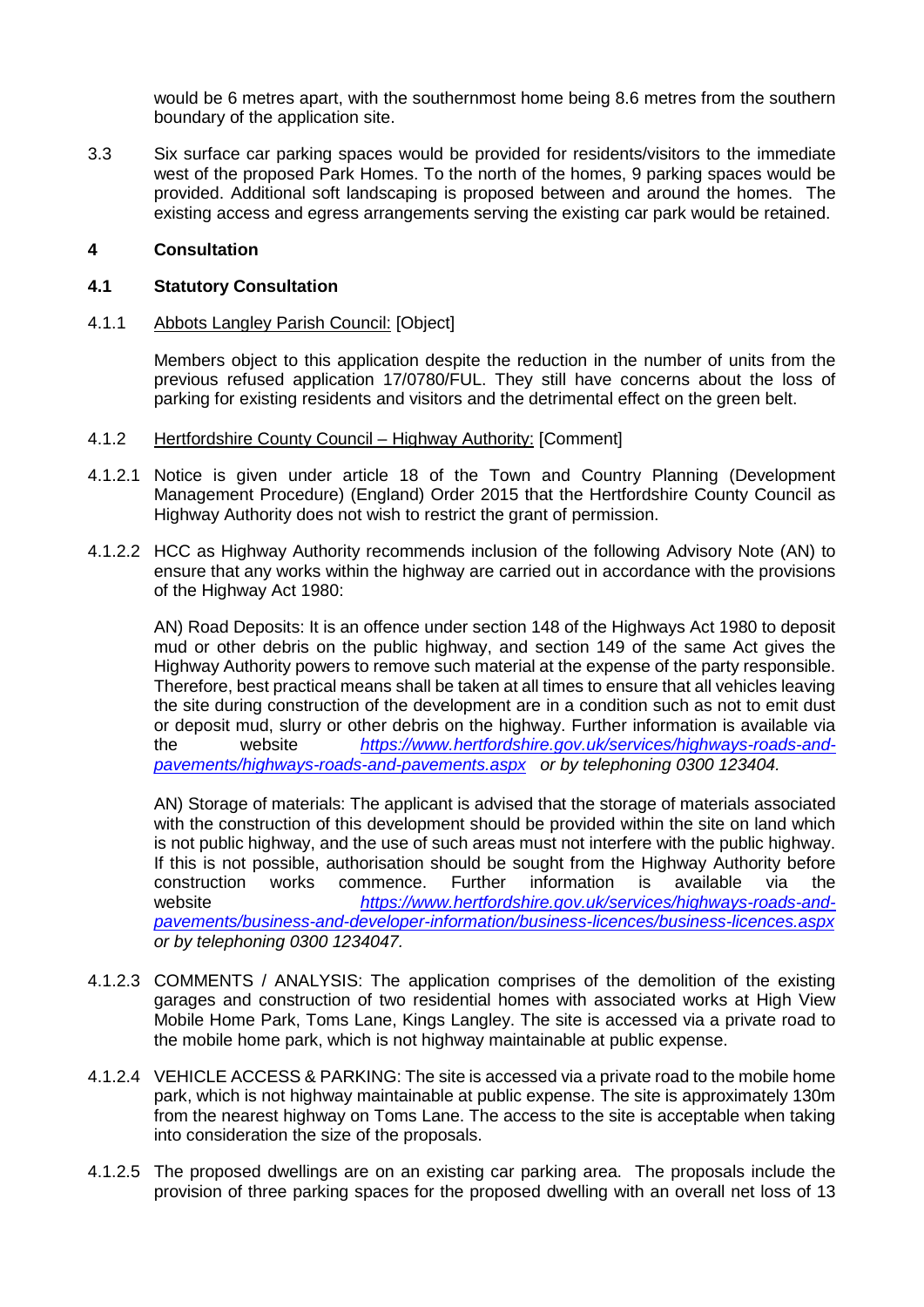parking spaces for the site as whole. HCC as Highway Authority's main concern would be any negative effect the proposal would have on the free and safe flow of traffic in the vicinity of the site and on Toms Lane. It is unlikely that any effects from parking would be significant enough to recommend refusal from a highway point of view, particularly when taking into consideration that the access road is a private and consideration of the details as outlined in the submitted Car Parking Assessment and Planning Statement.

- 4.1.2.6 REFUSE / WASTE COLLECTION: No specific details have been provided as part of the application. Provision should be made for an on-site bin-refuse store within 30m of the dwelling and within 25m of the collection point. The collection method must be confirmed as acceptable by Three Rivers District Council waste management.
- 4.1.2.7 EMERGENCY VEHICLE ACCESS: The access arrangements would enable emergency vehicle access to within 45 metres from all dwellings. This adheres to guidelines as recommended in *MfS, Roads in Hertfordshire; A Design Guide* and *Building Regulations 2010: Fire Safety Approved Document B Vol 1 - Dwellinghouses.*
- 4.1.2.8 CONCLUSION: HCC as Highway Authority has considered that the proposal would not have an unreasonable or significant impact on the safety and operation of the nearest highway. HCC has no objections or further comments on highway grounds, subject to the inclusion of the above informatives.
- 4.1.3 Herts Ecology: [Comment]
- 4.1.3.1 The Hertfordshire Environmental Records Centre does not have any habitat or species data for the application site, which includes flat roofed garages, hardstanding (parking and access road), and some limited amenity grassland, bordering trees and bushes.
- 4.1.3.2 I consider the site to be of limited ecological value. The flat roofed garages and any young trees will be sub-optimal for bats to use for roosting. However, there is likely to be potential for nesting birds in trees and shrubs.
- 4.1.3.3 Birds: In this instance, I have no reason to request any ecological surveys in connection with this proposal. Notwithstanding, although the application form indicates that no trees or hedges will influence the development (i.e. be impacted by the development), if any future felling or significant works is proposed, this should of course avoid the nesting bird season if possible. I advise the following Informative is added to any consent granted:

"Any vegetation and building clearance should be undertaken outside the nesting bird season (March to August inclusive) to protect breeding birds, their nests, eggs and young. If this is not practicable, a search of the area should be made no more than 2 days in advance of vegetation clearance by a competent Ecologist and if active nests are found, works should stop until the birds have left the nest."

- 4.1.3.4 Bats in trees: If any mature trees will be affected by the proposal, they should be assessed for their potential to support roosting bats prior to determination
- 4.1.3.5 Native planting: I understand landscaping is proposed and would ideally like to see this include native tree species (such as English oak, Hornbeam, Small Leaved-lime for specimen trees; and Field Maple, Hazel, Crab Apple, Elder, Hawthorn, Blackthorn for general and hedgerow planting). These should be shown on a Landscape Plan, with any proposed biodiversity enhancements – see below.
- 4.1.3.6 Biodiversity enhancements: The planning system should aim to deliver overall net gains for biodiversity where possible as laid out in the National Planning Policy Framework and other planning policy documents. Simple biodiversity enhancements that could be incorporated into the development proposal include: bat and bird boxes in trees, integrated bat roost units (bricks and tubes) in buildings, specific nest boxes for swifts, swallows and martins,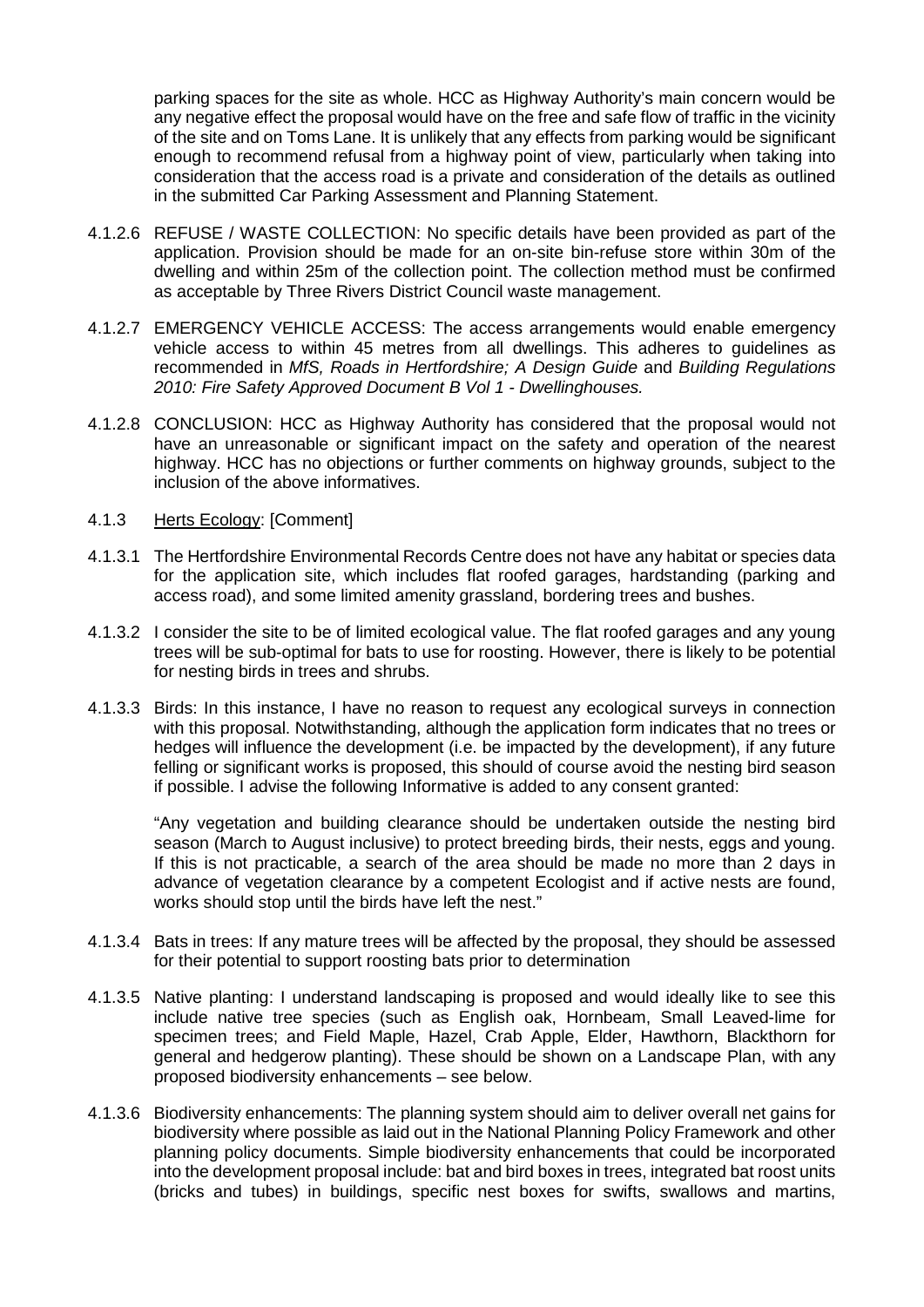hedgehog nest boxes, gaps under fencing to allow free movement of small mammals (e.g. hedgehogs) and amphibians, native tree, shrub and hedgerow planting, and fruit tree or even orchard planting. Any biodiversity enhancements should be considered at an early stage to avoid potential conflict with any external lighting plans.

- 4.1.3.7 External lighting: If external lighting is planned, it should be designed to minimise light spill, in particular directing light away from the boundary vegetation to ensure dark corridors remain for use by wildlife as well as directing lighting away from potential roost / nesting sites.
- 4.1.3.8 Hedgehogs: Finally, due to the location, there may be potential for hedgehogs to use the development footprint. Hedgehogs are protected under Schedule 6 of the Wildlife and Countryside Act (WCA) 1981, which prohibits killing and trapping by certain methods. They are also a UK Priority species under the NERC Act (SEC.41) 2006. The species is therefore considered one of the UK's target species to avoid further population decline. If close boarded fencing, or similar, is proposed as boundary treatment to the development, I would like to see use of hedgehog-friendly fencing which has holes or tunnels suitable for hedgehogs to pass through. The following Informative should be added to any permission granted:

"To avoid killing or injuring of hedgehogs it is best practice for any brash piles to be cleared by hand. Any trenches on site should also be covered at night or have mammal ramps to prevent and avoid hedgehogs being trapped during construction – this is particularly import if the holes fill with water. It is also possible to provide enhancements for hedgehogs by making small holes within any boundary fencing. This allows foraging hedgehogs to be able to pass freely throughout a site."

- 4.1.4 National Grid: [Comment]
- 4.1.4.1 There is apparatus in the vicinity of your site (Low or Medium pressure gas pipes and associated equipment).
- 4.1.5 Landscape Officer: [No objections]
- 4.1.5.1 I have no objections to the proposed tree removals and am satisfied that the remaining trees should not be significantly impacted. The development proposes to exchange one type of hard surface for another type. I therefore have no objections to the proposed development.

# **4.2 Public/Neighbour Consultation**

- 4.2.1 Number consulted: 150.
- 4.2.2 No of responses received: 14 objections
- 4.2.3 Site Notice: Expired 18.12.2018
- 4.2.4 Summary of objections received:
	- At present there is not enough car parking space available and the loss of parking will cause hardship for elderly residents. Few residents can walk to local facilities so rely on cars.
	- Insufficient parking is shown for the new homes.
	- Unclear whether new homes can be served by fire appliance or dust cart.
	- Any further development will change the environment to a cramped, busy, overcrowded space.

## **5 Reason for Delay**

5.1 Review into affordable housing provision.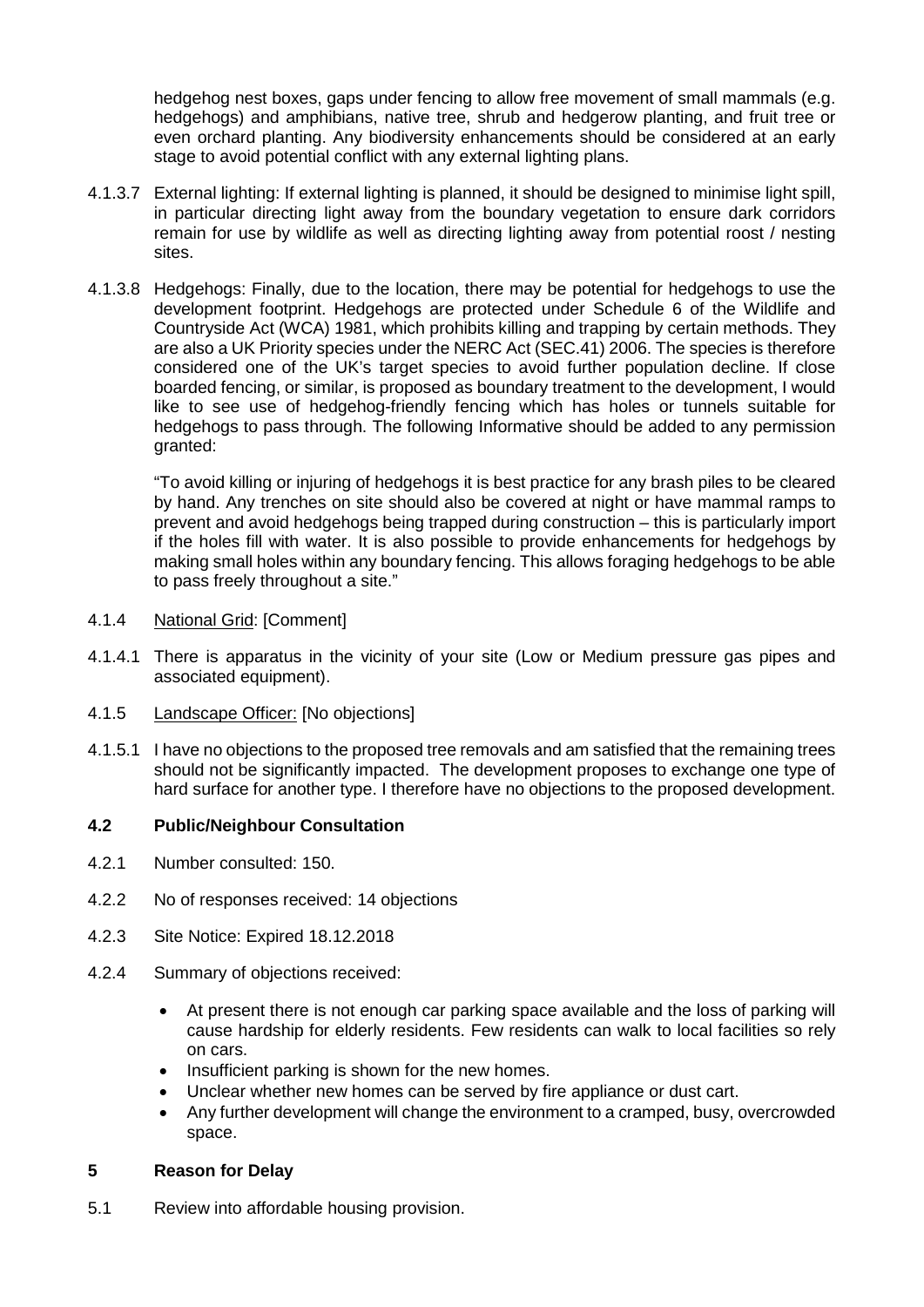# **6 Relevant Planning Policy, Guidance and Legislation**

### 6.1 National Planning Policy Framework and National Planning Practice Guidance

In 2019 the new National Planning Policy Framework was published. This is read alongside the National Planning Practice Guidance (NPPG). The determination of planning applications is made mindful of Central Government advice and the Local Plan for the area. It is recognised that Local Planning Authorities must determine applications in accordance with the statutory Development Plan, unless material considerations indicate otherwise, and that the planning system does not exist to protect the private interests of one person against another. The NPPF is clear that "existing policies should not be considered out-of-date simply because they were adopted or made prior to the publication of this Framework. Due weight should be given to them, according to their degree of consistency with this Framework".

The NPPF states that 'good design is a key aspect of sustainable development, creates better places in which to live and work and helps make development acceptable to communities'. The NPPF retains a presumption in favour of sustainable development. This applies unless any adverse impacts of a development would 'significantly and demonstrably' outweigh the benefits.

### 6.2 The Three Rivers Local Development Plan

The application has been considered against the policies of the Local Plan, including the Core Strategy (adopted October 2011), the Development Management Policies Local Development Document (adopted July 2013) and the Site Allocations Local Development Document (adopted November 2014) as well as government guidance. The policies of Three Rivers District Council reflect the content of the NPPF.

The Core Strategy was adopted on 17 October 2011 having been through a full public participation process and Examination in Public. Relevant policies include Policies CP1, CP2, CP3, CP4, CP8, CP9, CP10, CP11 and CP12.

The Development Management Policies Local Development Document (DMLDD) was adopted on 26 July 2013 after the Inspector concluded that it was sound following Examination in Public which took place in March 2013. Relevant policies include DM1, DM2, DM4, DM6, DM7, DM9, DM10, DM13 and Appendices 2 and 5.

The Site Allocations Local Development Document (SALDD) was adopted on 25 November 2014 having been through a full public participation process and Examination in Public. Policy SA1 is relevant.

#### 6.3 Other

Open Space, Amenity and Children's Playspace Supplementary Planning Document (December 2007).

Affordable Housing Supplementary Planning Document (adopted June 2011).

The Community Infrastructure Levy (CIL) Charging Schedule (adopted February 2015).

The Localism Act received Royal Assent on 15 November 2011. The growth and Infrastructure Act achieved Royal Assent on 25 April 2013.

The Wildlife and Countryside Act 1981 (as amended), the Conservation of Habitats and Species Regulations 2010, the Natural Environment and Rural Communities Act 2006 and the Habitat Regulations 1994 may also be relevant.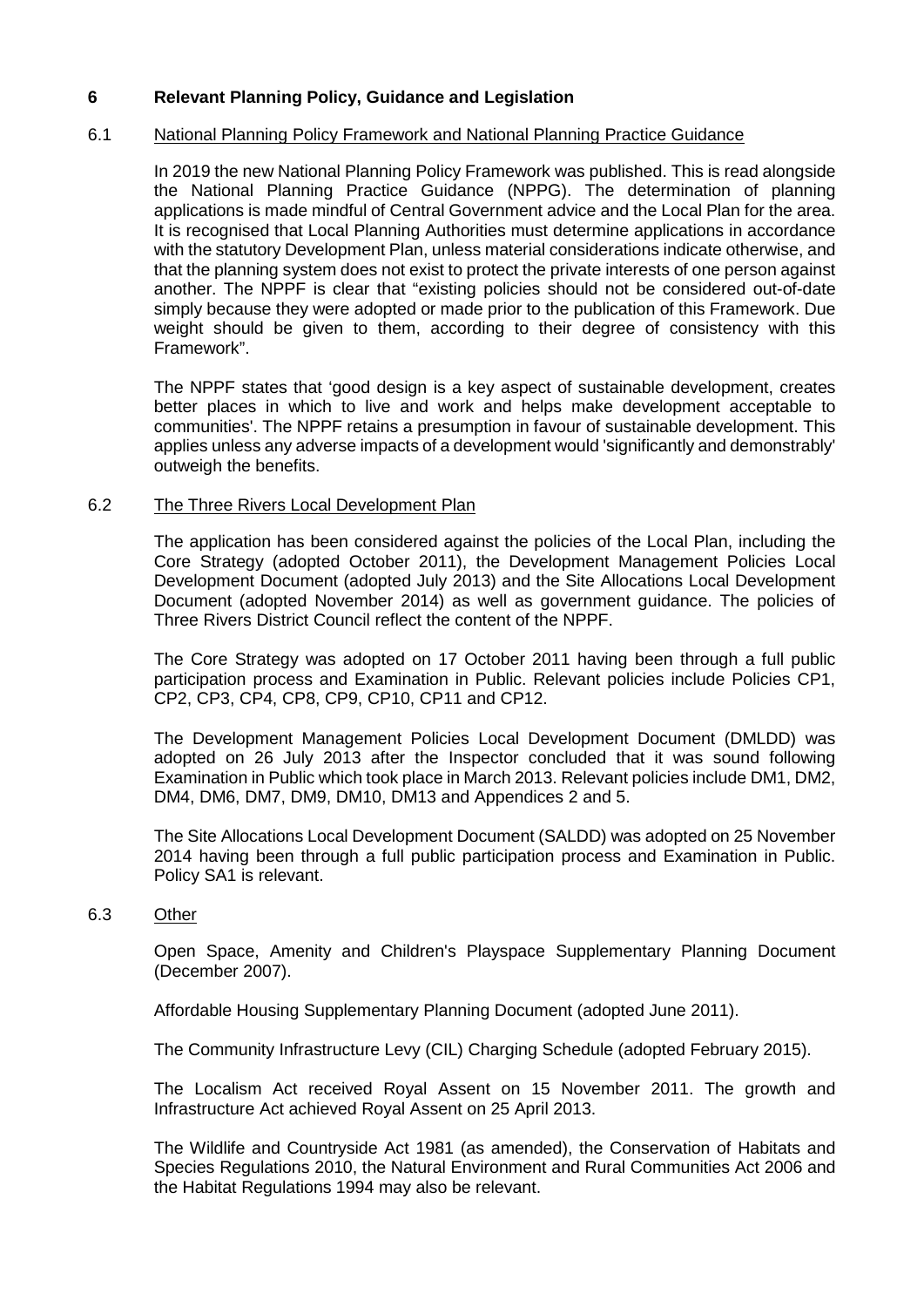# **7 Planning Analysis**

### 7.1 Background

- 7.1.1 As noted at section 1 above, the application site has a detailed history. The current application has been submitted following the recent refusal of three planning applications, two of which were dismissed at appeal. The most recent planning application at the site, reference 17/0780/FUL, proposed the change of use of part of the site for the installation of three park homes, with works to a parcel of land to the east of the site to provide an additional car parking area.
- 7.1.2 The layout of the three homes proposed as part of that application is different to that proposed as part of the current application, with homes 1 and 2 oriented north-to-south whilst in the current application both are oriented east-to-west. That application was refused by the Local Planning Authority on the grounds that the proposal would result in a greater impact on the openness of the site and Green Belt and would constitute inappropriate development within the Green Belt with no very special circumstances demonstrated.
- 7.1.3 That decision was appealed by the applicant, and the appeal was dismissed in August 2018. In dismissing the appeal, the Inspector made the following comments which are considered by Officers to be important in the consideration of the current application.
- 7.1.4 At paragraph 6 of their decision, the Inspector notes that paragraph 145 of the NPPF states the construction of new buildings in the Green Belt would be inappropriate subject to a number of exceptions. She continues "In this context the term 'building' refers to any structure or erection. This appeal relates to the change of use of land to accommodate park homes, the main parties consider park homes to be mobile homes, rather than 'buildings'.", therefore concluding that the proposed park homes are not 'buildings'.
- 7.1.5 At paragraph 7 the Inspector notes that paragraph 146 of the NPPF allows certain other forms of development to be deemed not inappropriate in the Green Belt provided they preserve the openness of the Green Belt. Material changes in the use of land are one of these exceptions. On the matter of Green Belt, the Inspector concludes "the appeal proposal would not be inappropriate development in the Green Belt subject to consideration of the impact on openness and the purposes of including land within the Green Belt".
- 7.1.6 In assessing the openness of the Green Belt, the Inspector had regard to the amount of development proposed including the floor areas proposed and the visual impact of the proposal. For this particular appeal, the Inspector noted that 21 garages would be demolished, of which 15 were in the area for the proposed change of use, and that 11 appeared to be in use at the time of the site visit. The Inspector identifies that the footprint of the proposed park homes would be smaller than the built footprint to be lost, whilst the volume of built form would be slightly increased. The Inspector noted that the proposed homes would have pitched roofs which would be a contrast to the flat roofs of the garages, and the proposal would introduce one park home into the eastern portion of the site that currently contains no built development. As a result of these factors, the Inspector concluded "it is likely that overall the appeal proposal would have a materially greater effect on openness. This greater effect, in my judgement, would be both visually and spatially as a consequence of a layout which would see the appeal site more intensively developed across its entirety. The likely increase in height would also contribute to the loss of feeling of space that is currently experienced".
- 7.1.7 Moving to other considerations, the Inspector noted that there would be no limitation of occupancy being to meet the needs of the elderly or disabled, and that the land is previously developed. In respect of car parking, the Inspector noted that car parking would be displaced to elsewhere in the park and whilst this may not be convenient to some, it would be more so for others.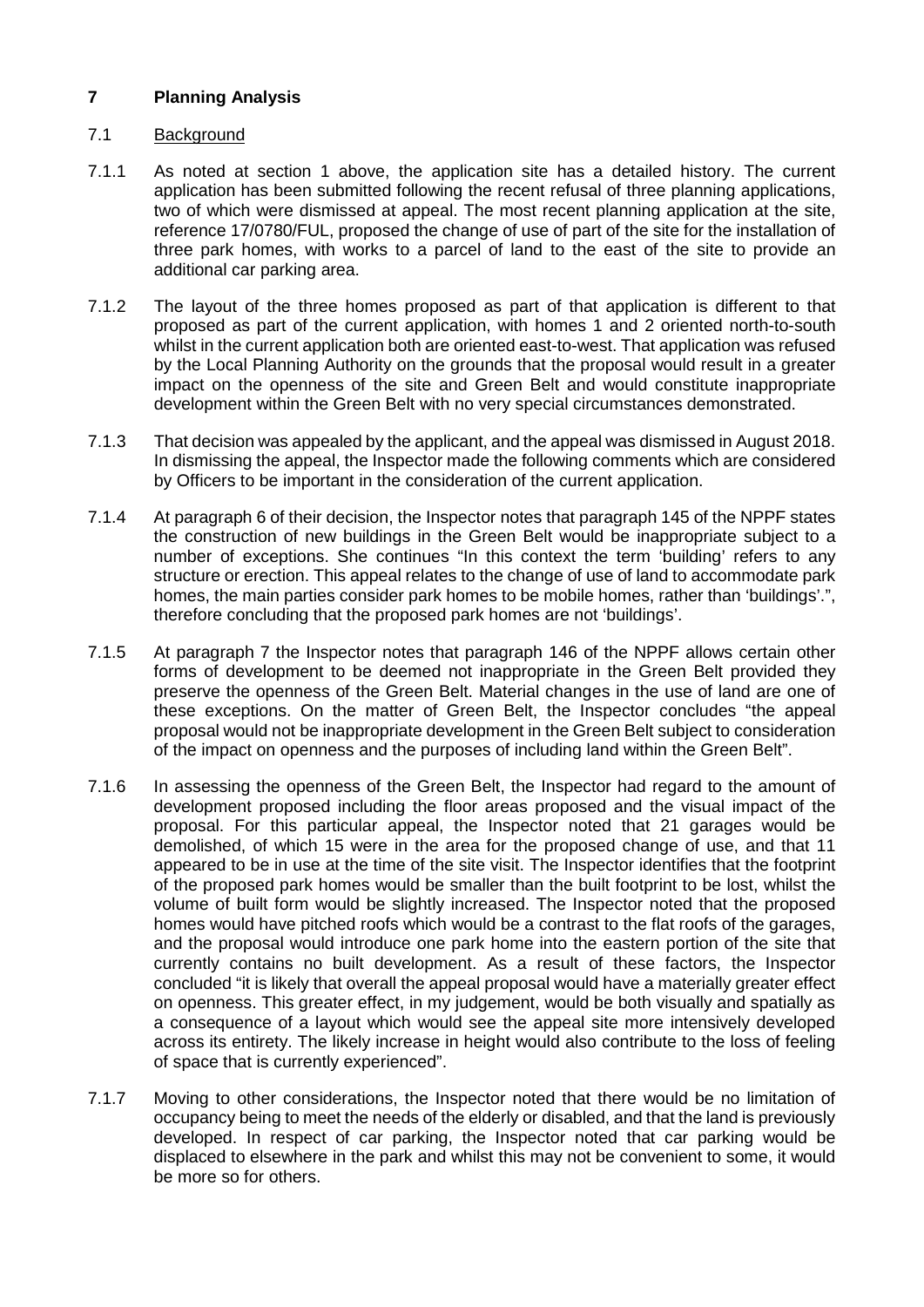- 7.1.8 The current application differs from the previous scheme which was dismissed at appeal in the following way:
	- The previous application proposed a change of use to provide thee park homes, whilst the current proposes only two park homes. The maximum height of the homes is reduced from 3.6m to 3m with flat roofs. The site layout has changed, with both proposed park homes to be located to the west of park homes 2-4. The application site is smaller in size than previously proposed.
- 7.1.9 It is therefore necessary for this report to assess whether the changes made since the previous application was refused by the LPA and dismissed at appeal are sufficient to overcome the previous reasons for refusal.

### 7.2 Impact on the Green Belt

- 7.2.1 As noted by the Appeal Inspector, The NPPF sets out at paragraph 145 that LPAs should regard the construction of new buildings as inappropriate in the Green Belt. Park homes are considered to be 'mobile homes' and therefore would not constitute buildings. This position has been adopted by the LPA and agreed by Planning Inspectors on this site previously. Paragraph 146 sets out that certain other forms of development are also not inappropriate in the Green Belt provided they preserve its openness and do not conflict with the purposes of including land within it. Clause e) notes that one of these other forms is material changes in the use of land (such as changes of use for outdoor sport or recreation, or for cemeteries and burial grounds). The previous Inspector concluded that this is a list of examples and not an exhaustive list. On this basis the proposed material change of use would not be inappropriate development in the Green Belt, subject to the consideration of the impact on openness and the purposes of including land within the Green Belt.
- 7.2.2 In relation to the impact on openness, the applicant's Planning Statement explains that the 15 garages to be demolished have a floor space of approximately 204 square metres, and a height of 2.3 metres. This results in a total volume of 645 cubic metres. The proposed park homes would have a footprint of 149 square metres, and a volume of approximately 447 cubic metres. Therefore, the proposal would result in a considerable reduction in built footprint and volume on the site. Additional soft landscaping would also be proposed on the existing car parking area which would further benefit the visual amenities of the site.
- 7.2.3 In addition to a reduction in built area and volume when compared to the previous application, the overall height of the proposed park homes has been reduced from 3.6 with pitched roofs, to 3 metres with a flat roof which would reflect the flat roofs of the existing garages. In addition, whilst the previous height of 3.6 metres did not take into account that the homes would be elevated above the floor level by approximately 0.9 metres (therefore having a maximum height above ground of 4.5 metres, the current proposed height of 3 metres height is from the ground level.
- 7.2.4 Whilst the current scheme would still result in the introduction of a park home into the eastern portion of the site which is not currently developed, this home would be of a reduced height to that previously proposed and in an area currently occupied by hard surfacing. Existing garage blocks would be removed, with an overall reduction in built volume in this part of the site and the Green Belt. The proposed heights would only be some 0.7 metres above the flat roof of the existing garages and considerably less than those forming part of the previous scheme. Having regard overall to the loss of the existing garage structures, that only two park homes are proposed, the low height and flat roofed scale of the homes and the proposed landscaping, it is not considered that the proposal would adversely affect the openness of the Green Belt. Given that the park homes would be within an established site, and positioned between existing built form, the proposal is not considered to conflict with the purposes of including land within the Green Belt.
- 7.3 Affordable Housing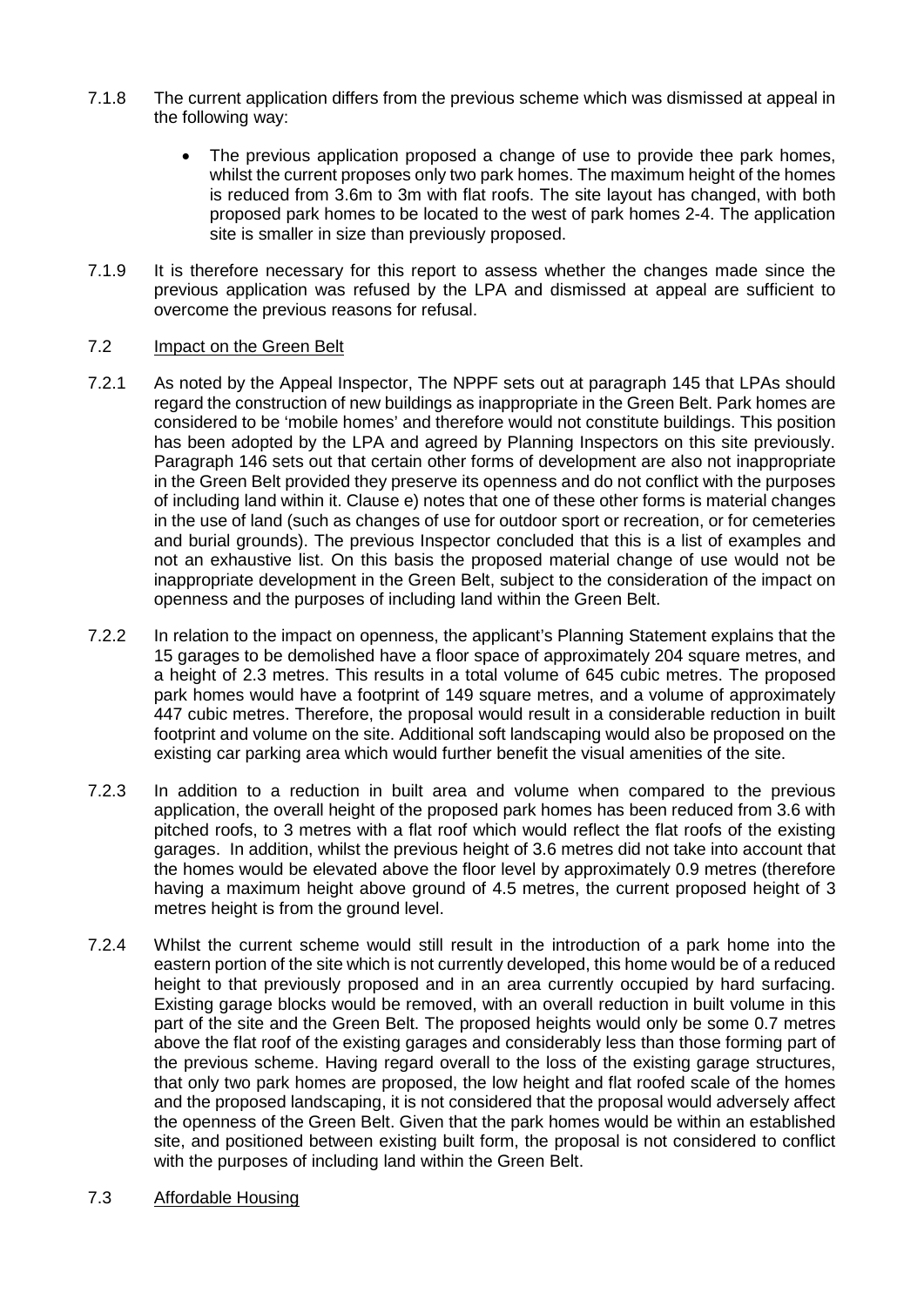- 7.3.1 In view of the identified pressing need for affordable housing in the District, Policy CP4 of the Core Strategy seeks provision of around 45% of all new housing as affordable housing and requires development resulting in a net gain of one or more dwellings to contribute to the provision of affordable housing. Developments resulting in a net gain of between one and nine dwellings may meet the requirement to provide affordable housing through a financial contribution. Details of the calculation of financial contributions in lieu of on-site provision of affordable housing are set out in the Affordable Housing Supplementary Planning Document.
- 7.3.2 Section 38(6) of the Planning and Compulsory Purchase Act 2004 requires applications to be determined in accordance with the adopted development plan subject to material considerations otherwise. The Courts are clear that:
	- (a) the weight to be given to such considerations is a matter for the decision maker.
	- (b) policy (however absolutely it is stated) cannot displace that the decision must always be taken with regard: *"As a matter of law the new national policy is only one of the matters which has to be considered under sec 70(2) and sec 38(6) when determining planning applications... in the determination of planning applications the effect of the new national policy is that although it would normally be inappropriate to require any affordable housing or social infrastructure contributions on sites below the threshold stated, local circumstances may justify lower (or no) thresholds as an exception to the national policy"* . [1](#page-9-0)
	- (c) The Framework *"is no more than 'guidance' and as such a 'material consideration'" for these purposes. "It cannot, and does not purport to, displace the primacy given by the statute and policy to the statutory development plan."* [2](#page-9-1)
- 7.3.3 Officers consider that the correct approach is to:
	- (1) Consider the starting point under the development plan policies
	- (2) Give significant weight to the Framework policies

(3) Have regard to current evidence of local housing need as a material consideration in deciding whether Framework policy should outweigh the breach of the adopted development plan policy.

(4) consider whether there is evidence of viability justification for failing to provide affordable housing, which would satisfy Policy CP4.

Policies should not be applied rigidly or exclusively when material considerations may indicate that it would not be in the interests of good planning to do so.

- 7.3.4 Following the issue of a WMS in Nov 2014 which stated that financial contributions towards affordable housing should no longer be sought on sites of 10 units or less and the amendment of the PPG In May 2016 to reflect this, the Council undertook an analysis of up to date evidence of housing needs in the Council's area (The Needs Analysis). The Council considers that the local evidence of housing need in the Needs Analysis:
	- (a) confirms that housing stress has increased since the Core Strategy was adopted;
	- (b) underlines the continuing relevance and importance of Policy CP4 (and the weight to be given to such local housing need for the purposes of Section 38(6)).
- 7.3.5 The Council resolved on 1st September 2017 to treat the Needs Analysis as a consideration of significant weight when considering the relationship between Policy CP4 and the WMS and PPG for the purposes of Section 70(2) Town and Country Planning Act 1990 and

<span id="page-9-0"></span> <sup>1</sup> Source: Court of Appeal in *West Berkshire Council v SSCLG [2016] 1 W.L.R. 3923 –* citing statements made to the High Court on behalf of the Secretary of State at paragraph 26 and confirming them at paragraph 29 <sup>2</sup> Source: *Supreme Court in Hopkins Homes Ltd v SSCLG and Anor and Cheshire East Borough Council v* 

<span id="page-9-1"></span>*SSCLG and Anor [2017] 1 W.L.R. 1865* at paragraph 21 per Carnwarth LJ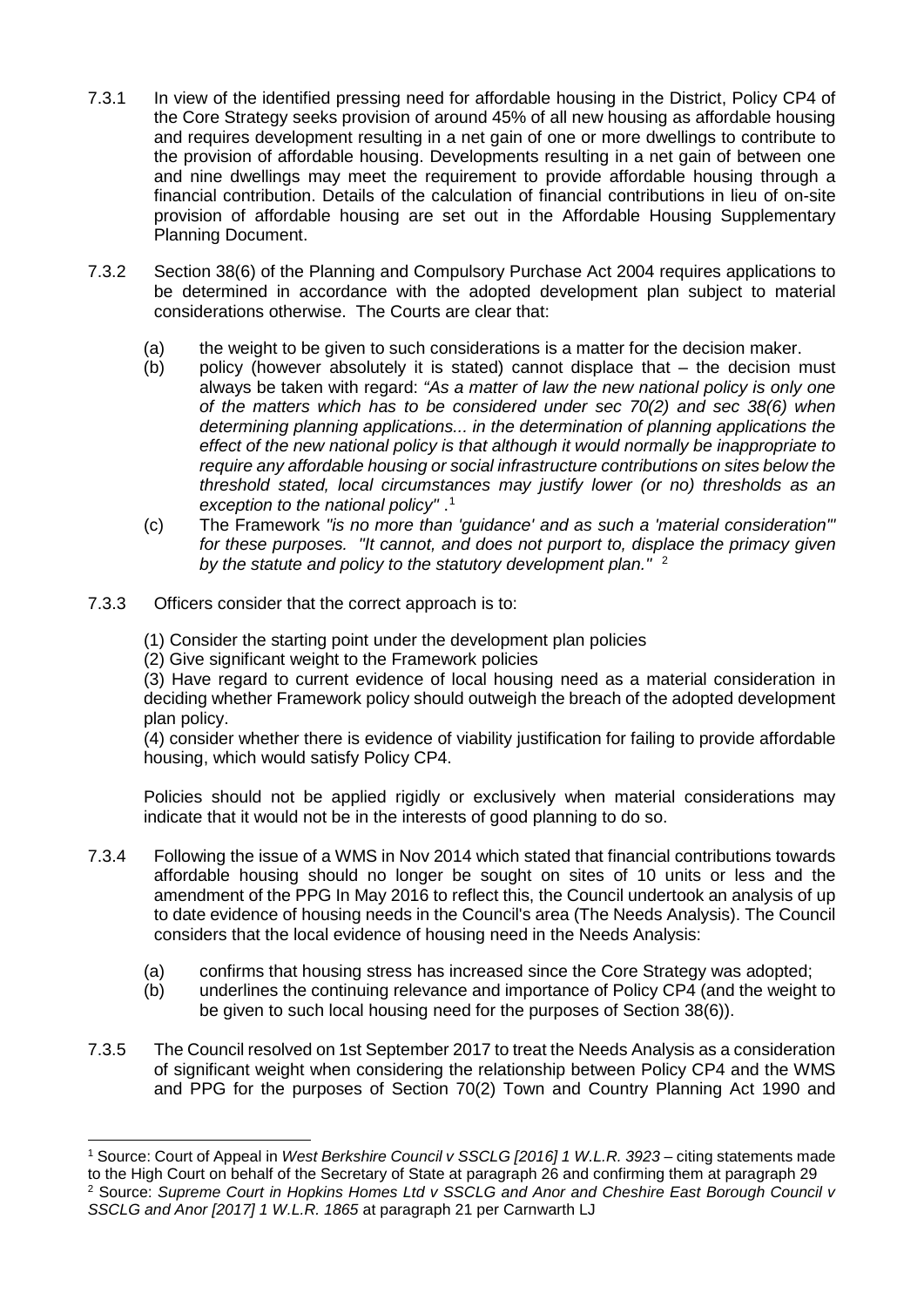Section 38(6) Planning and Compulsory Purchase Act 2004 in respect of development proposals of 10 dwellings or less.

- 7.3.6 Following the publication of the 2018 NPPF the Council undertook a further Needs Analysis in July 2018 titled: *"Evidence for Re-Instating the Affordable Housing Threshold in Core Strategy Policy CP4: Affordable Housing."* This document concluded that whilst the Framework is a material consideration, breaches of Policy CP4 should not, in light of ongoing evidence of housing need be treated as outweighed by the Framework. This conclusion was reached having had regard to the following relevant factors:
	- General House Price Affordability in Three Rivers
	- Affordable Housing Supply Requirements in Three Rivers
	- Affordable Housing Provision in Three Rivers
	- Extent of residential development schemes proposed which are for sites delivering net gain of less than 10 dwellings
	- The contribution towards the provision of affordable housing Policy CP4(e) has historically made in respect of small sites
	- Relevant Appeal Decisions
	- The fact that the adopted plan policy does not impose burdens where they would render schemes unviable.

## *General House Price Affordability in Three Rivers*

- 7.3.7 As set out in more detail in the Council's document: Evidence for Re-Instating the Affordable Housing Threshold in Core Strategy Policy CP4: Affordable Housing, data published by the Office for National Statistics (ONS) demonstrated that in 2016 Three Rivers was the seventh most expensive local authority area in England and Wales (excluding London) out of a total of three hundred and fifty local authority areas. The lowest quartile house price in Three Rivers was £325,000.00. This represents a worsening of the position since 2011. The general house price affordability position has grown worse since 2016. According ONS data for the third quarter of 2017, the lowest quartile house price in Three Rivers as of September 2017 was £355,000, making it now the sixth most expensive local authority area in England and Wales (excluding London).
- 7.3.8 Lowest quartile earnings in Three Rivers in 2016 were £24,518.001, 13.3 times [less than] the lowest quartile house prices (ratio of lower quartile house prices to lower quartile gross annual, residence based earnings). That worsened to £24,657.00 in 2017 (14.4 times [less]). It is clear from this data that most first time buyers are simply unable to purchase a dwelling in the District. Such a lending ratio would have required a first time buyer in 2016 to have a deposit of £239,694.00, or (without such a deposit) to earn £92,857.00 per annum to get onto the lowest/cheapest rung of the property ladder. An additional £6,250.00 Stamp Duty payment would also have been due. The position is even more serious when the median affordability ratio for Three Rivers compared to the rest of England and Wales is considered: the median quartile income to median quartile house price affordability ratio is 13.82, the fifth worst affordability ratio in England and Wales.

## *Affordable Housing Requirements in Three Rivers*

- 7.3.9 The Council's Strategic Housing Market Assessment (2010) which assessed current and future housing markets and needs found that:
	- (1) the requirement for affordable housing in and around the Three Rivers area remained exceptionally high. This is largely as a result of very high house prices and rents, a constricted supply of suitable sites for all housing types and losses from the existing affordable stock through 'Right To Buy' sales,
	- (2) **all** future housing supply in the district to 2021 would need to be affordable to satisfy affordable housing requirements. This represented the highest requirement amongst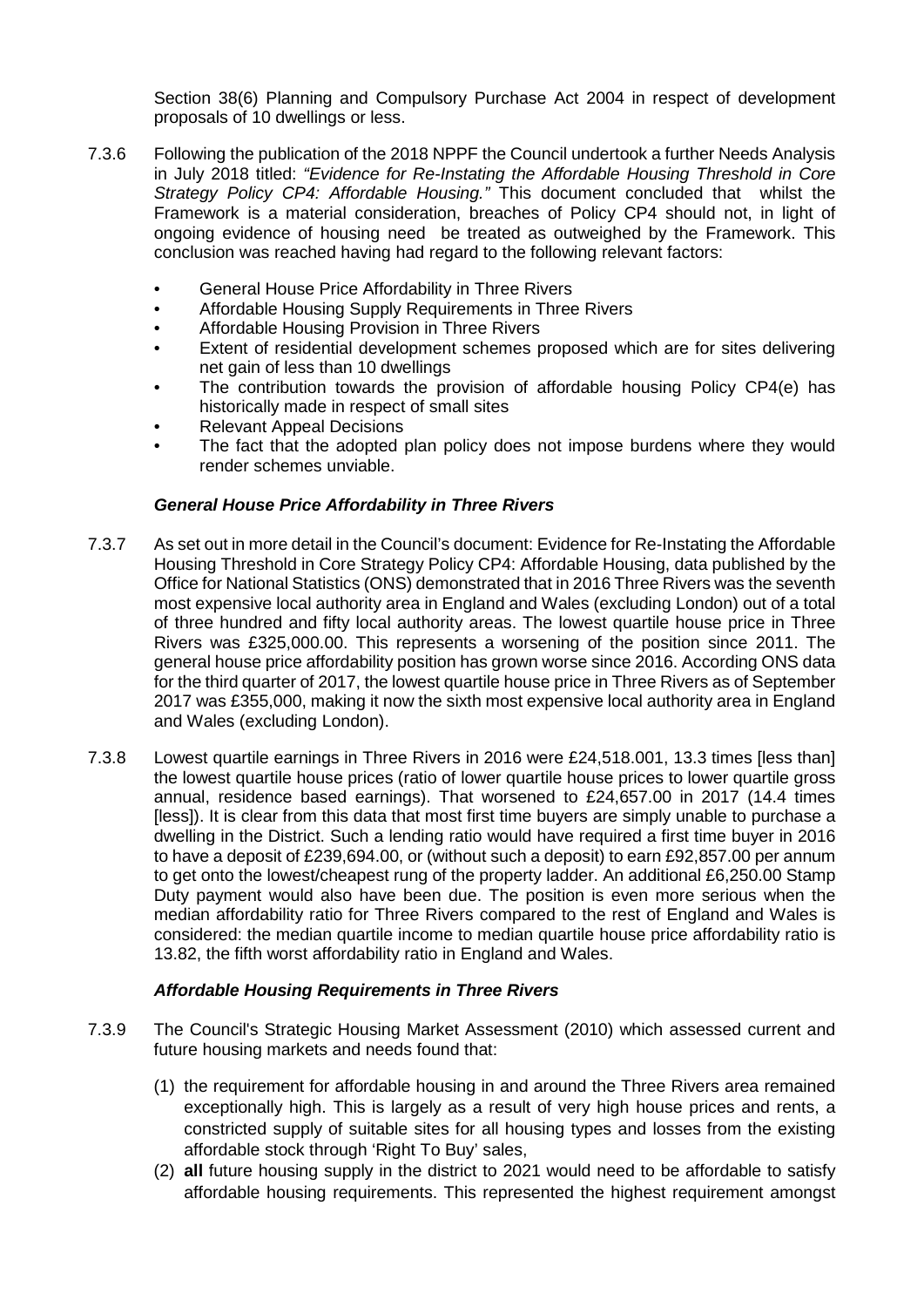the six authorities within the London Commuter Belt.

(3) The South West Hertfordshire Strategic Housing Market Assessment (January 2016) SHMA looked into newly-arising (projected future) need within the District, which was accepted as arising from newly forming households and existing households falling into this need. In South West Herts, the SHMA estimated a need totalling 2,760 new households per annum from 2013-2036. 15% of this need falls within Three Rivers, which equates to an estimated level of affordable housing need in the District from newly forming households of 419 per annum. With these figures in mind, the SHMA calculated the net affordable housing need within Three Rivers as being 617 units per annum or 14,191 units over the same 23 year period.

## *Affordable Housing Provision in Three Rivers*

7.3.10 Core Strategy CP4 requires around 45% of all new housing in the District to be affordable. As stated previously, prior to the WMS, all new developments that had a net gain of one or more dwellings would, subject to viability, be expected to contribute towards this. Since the start of the plan period from 1 April 2001 to 31 March 2017 (the latest date where the most recent completion figures are available), 3,736 gross dwellings were completed. From this, 843 were secured as affordable housing, a total of 22.6%. This percentage is significantly below the Core Strategy target of 45% which means there was a shortfall of 836 affordable housing units or 22.4% in order to fulfil the 45% affordable housing requirement up to 31 March 2017. This existing shortfall only exacerbates the already pressing need for small sites to contribute towards the provision of affordable housing and as such there is a high importance that small sites deliver to affordable housing contributions.

# *Extent of residential development schemes proposed which are for sites delivering a net gain of less than 10 dwellings*

- 7.3.11 Between 1 May 2016 and 12 April 2017, seventy nine planning applications for residential development involving a net gain of dwellings were determined by the Council. Of those, forty seven applications (60%) were for schemes which proposed a net gain of 1-9 units. This demonstrates the importance of small sites to the overall delivery of housing in the district. Having a large number of small sites is an inevitable consequence of the District being contained within the Metropolitan Green Belt.
- 7.3.12 During the latest 2016/2017 monitoring period, there were a total of 164 gross dwelling completions within the District, of which 0% were affordable. All of those completions related to planning permissions granted for 10 or less dwellings with a combined floorspace of less than 1000 sq metres. The above data emphasises the importance of small sites to the delivery of housing within Three Rivers.

## *Contributions towards the provision of affordable housing Policy CP4(e) has made in respect of small site*

7.3.13 Since the adoption of its Core Strategy in 2011, Three Rivers has received small site affordable housing contributions amounting to over £2.1million. Utilising those monies, development is currently underway which will deliver 21 units of affordable housing, with the remaining monies to be utilised as a contribution towards the delivery of a further 17 affordable dwellings. It is clear that, its policy has delivered a significant contribution towards the delivery of much needed affordable housing in the district, without disrupting supply.

#### *Relevant Appeal Decisions*

7.3.14 On any view of the local housing need position, there is a serious planning issue. The Council's position is that it deserves significant weight, consistent with the decisions in similar situations where the 'exception' is a function of weight. Whilst some decisions predate the NPPF, paragraph 63 of the NPPF is fundamentally the same as the WMS and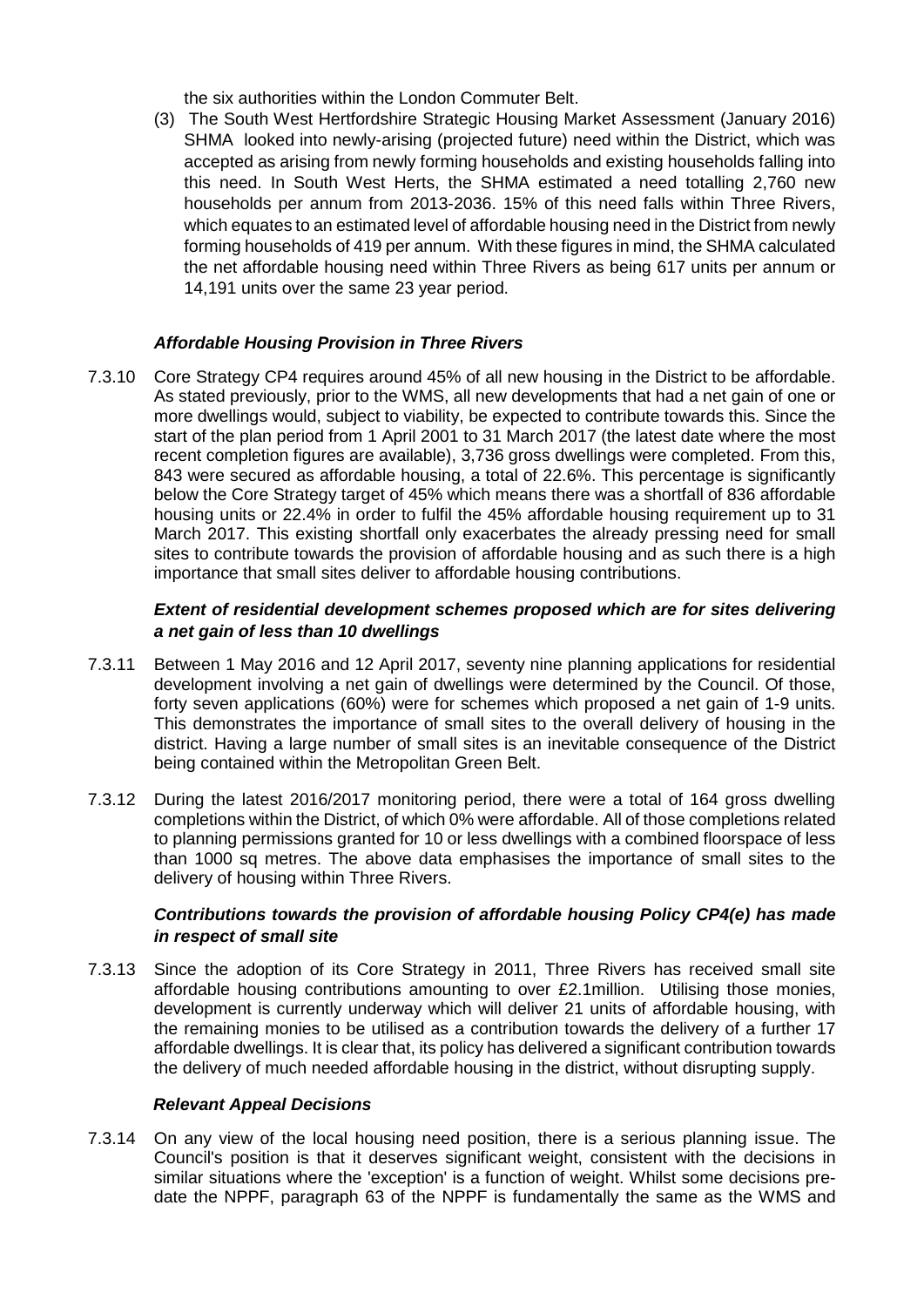PPG. It is also noted that there have been more recent appeal decisions that post-date the NPPF which also support the Council's approach.

## *The fact that the adopted plan policy does not impose burdens where they would render schemes unviable*

- 7.3.15 Policy CP4 states **"**in assessing affordable housing requirements including the amount, type and tenure mix, the Council will treat each case on its merits, taking into account site circumstances **and financial viability**." It is clear that the operation of CP4 does not act as any form of brake on small scale development.
- 7.3.16 The applicant has submitted an affordable housing viability appraisal with this application, which concludes that the proposal can viably afford to pay a commuted sum of £14000 toward affordable housing. The viability appraisal is still being independently assessed at the time of writing the report. Hopefully the response will be received by the time of the Committee meeting of which Members will be verbally updated of the outcome. In the event that no comments have been received a dual recommendation is proposed. One recommendation for planning permission to be delegated back to the Director to issue provided that the £14000 proposed affordable housing sum is acceptable or an alternative sum is agreed, and an alternative recommendation for refusal to be delegated back to the Director if the viability appraisal is considered to be unacceptable and a commuted sum cannot be agreed.

## 7.4 Impact on Character and Street Scene

- 7.4.1 No objections were raised in the previous application by the LPA or the Appeal Inspector in respect of the impact of the proposal on the character of the street scene or the area. The proposal would reflect the character and appearance of its immediate surroundings, and is considered to integrate satisfactorily with its surroundings. On this basis, no objections are raised in the current application to the impact on the character of the area.
- 7.4.2 The development would include the insertion of 1.8m high close boarded fencing along the west of the proposed plots where it would adjoin the car park. As this would be sited where there are existing garage it is not considered the fencing would result in any demonstrable harm to the visual amenities of the site or surroundings.

#### 7.5 Impact on amenity of neighbours

7.5.1 No objections were raised by the LPA or the Inspector in the previous application in respect of the impact of the proposal on any neighbouring property. Since the previous application, the height of the proposal has been reduced. Having regard to the height, the distance from the nearest neighbouring properties and the intervening landscaping and boundary treatments, it is not considered that the proposal would result in an adverse impact on the amenities of the occupants of any neighbouring property. The plans indicate that a door and two windows would be sited within the interested along the southern elevation of Plot 2. As the building would not be elevated above the ground it is not considered that the fenestration to be inserted along the southern elevation would result in overlooking of the neighbouring properties. The proposal would result in the loss of existing garages to the south west of the proposed plots. A condition requesting details of replacement boundary treatment will be attached to any planning permission to ensure that the amenities of the neighbouring properties fronting Toms Lane will be unaffected by the proposed development.

# 7.6 Amenity Space Provision for future occupants

7.6.1 No objections were raised by the LPA or the Inspector in the previous application in respect of the quality of the proposed accommodation or the amenity space. The units would be served by private amenity areas which meet the minimum requirements set out in Appendix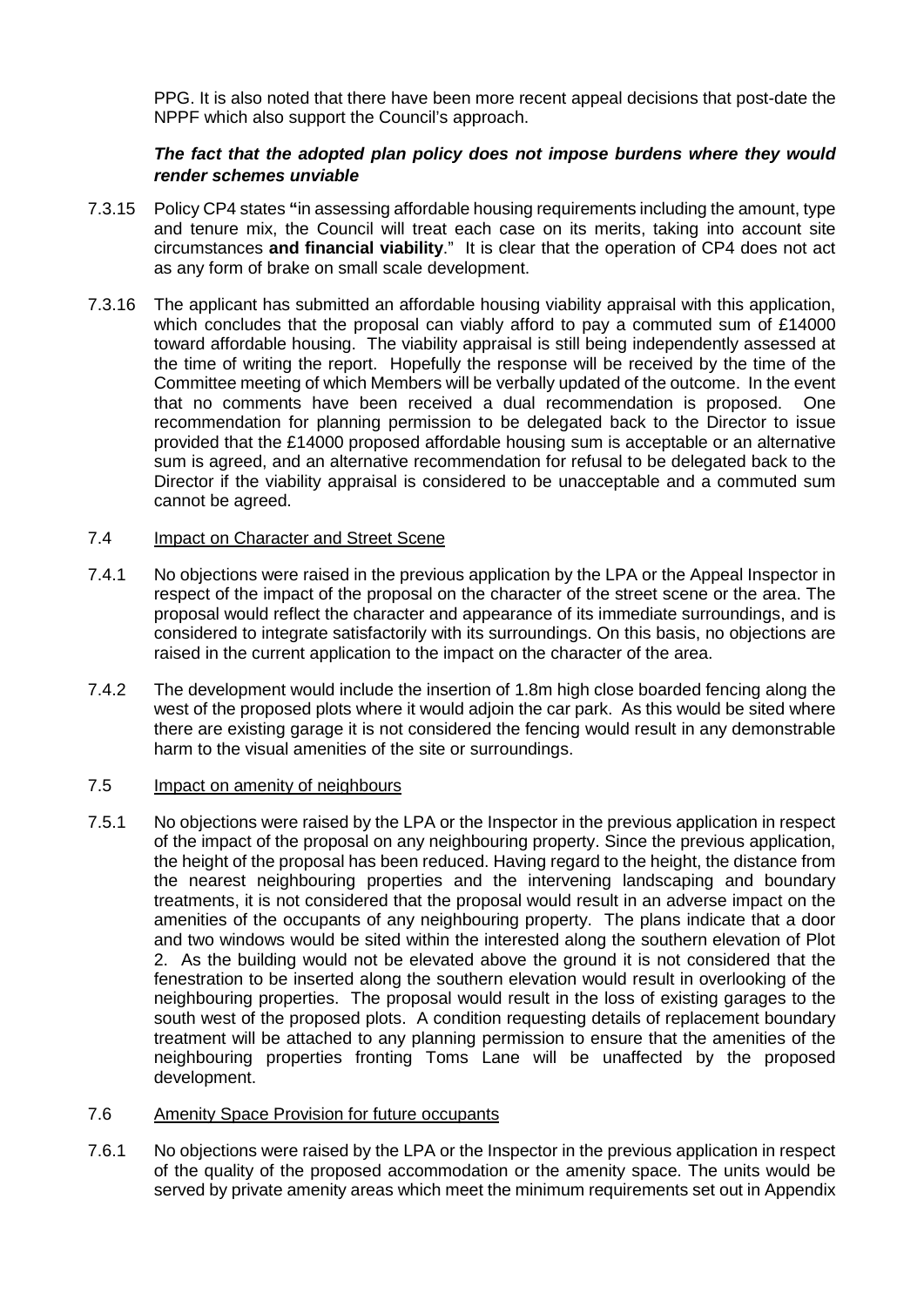2 and therefore no objections are raised in the current application in respect of amenity space provision.

### 7.7 Wildlife and Biodiversity

- 7.7.1 Section 40 of the Natural Environment and Rural Communities Act 2006 requires Local Planning Authorities to have regard to the purpose of conserving biodiversity. This is further emphasised by regulation 3(4) of the Habitat Regulations 1994 which state that Councils must have regard to the strict protection for certain species required by the EC Habitats Directive.
- 7.7.2 The protection of biodiversity and protected species is a material planning consideration in the assessment of applications in accordance with Policy CP9 of the Core Strategy (adopted October 2011) and Policy DM6 of the DMLDD. National Planning Policy requires Local Authorities to ensure that a protected species survey is undertaken for applications that may be affected prior to determination of a planning application.
- 7.7.3 The application has been submitted with a Biodiversity Checklist and no further information is required. Herts Ecology have confirmed they are satisfied with the submitted information subject to a number of Informatives being included.

### 7.8 Trees and Landscaping

7.8.1 No objections were raised to the previous application by the LPA or Appeal Inspector in relation to trees. No trees are proposed to be removed as part of the proposed development. Additional soft landscaping is shown on the submitted plans and this can be secured by condition. Subject to this, no objections are raised on tree or landscape grounds.

### 7.9 Highways, Access and Parking

- 7.9.1 No objections were raised by the LPA or the Planning Inspector in the previous application in relation to the impact of the proposal on the free flow of traffic or highway safety, or in respect of car parking provision. The current application proposes one fewer park home than the previous application and would retain the existing access arrangements to the main parking area and on this basis it is not considered that any adverse impact would result on highway safety. Hertfordshire Highways have not raised any objections to the proposal.
- 7.9.2 Whilst the development would result in a change of use, the proposal would introduce additional residential units within the site and as such new residential development would be required to accord with current parking standards, especially due to the isolated nature of the site.
- 7.9.3 The proposed park homes would each contain two bedrooms, and in accordance with Appendix 5 of the DMP LDD should provide two parking spaces each. Each unit would have one single assigned car parking space, with resident and visitor spaces available elsewhere within the site.
- 7.9.4 The proposed development would however result in the loss of a total of 43 parking spaces consisting of 28 open spaces and 15 garages. As part of the proposal 15 spaces would be provided. Three would be provided to serve existing plots 2-4 located to the east of the site, two would be provided to serve the proposed development and 10 resident and visitor spaces would be provided. The scheme would result in a net loss of 28 parking spaces.
- 7.9.5 The net loss of parking within the caravan site was considered by the Planning Inspectorate in relation to planning application 16/0370/FUL which was refused based on insufficient parking. Planning application 16/0370/FUL proposed a net loss of 44 parking spaces. The Planning Inspector in relation to this appeal considered that sufficient parking would be provided on site to serve existing and proposed residents stating 'each park home would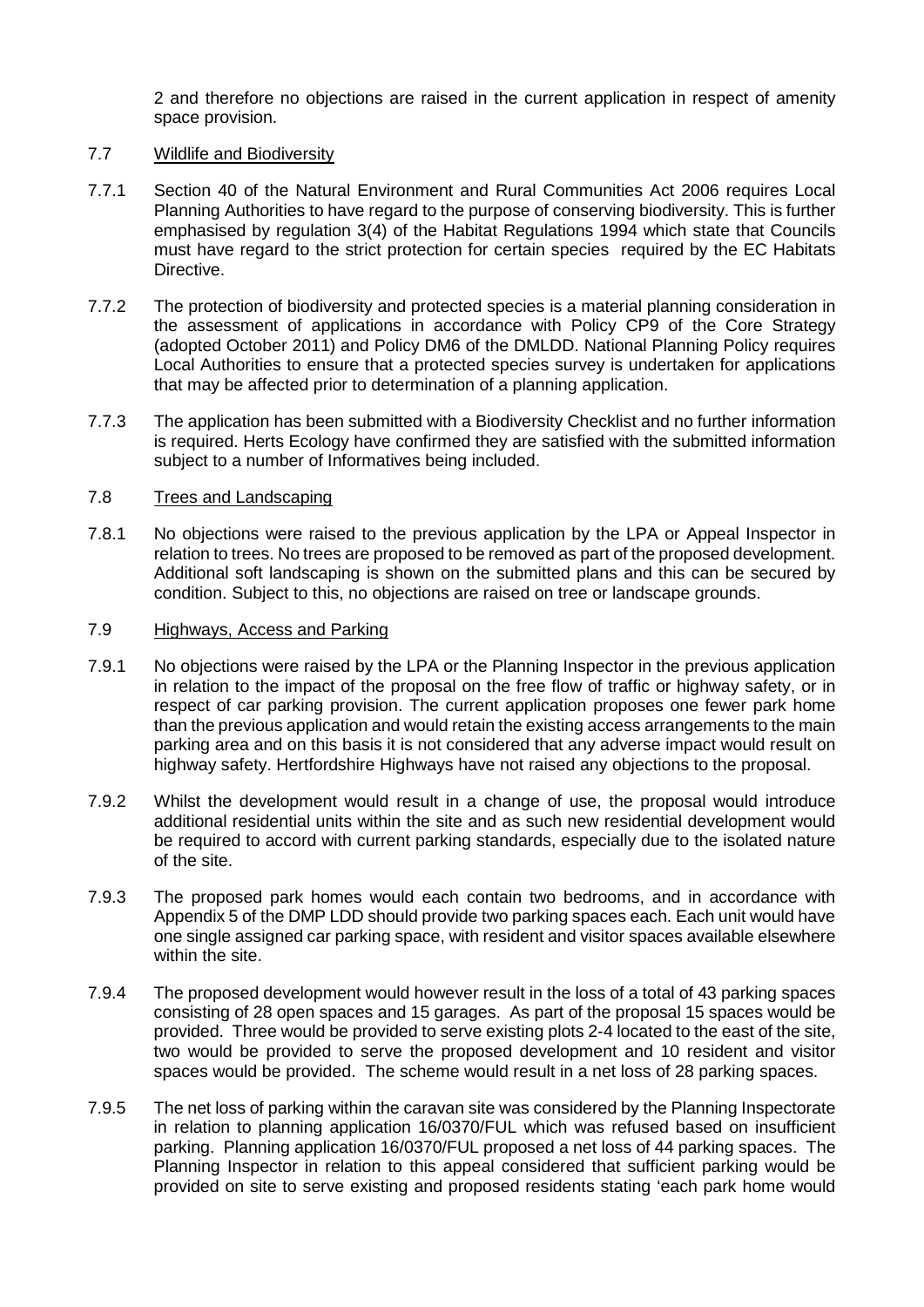have at least one space with capacity for visitors' and 'there would be sufficient capacity to accommodate demand from existing residents'.

7.9.6 The current application would only result in a net loss of 28 parking spaces in comparison to the 44 proposed to be lost in relation to the two previous applications where no objections to the overall parking provision serving existing and proposed occupants were raised. The resultant parking provision would provide parking to the south of the site and existing eastern parking area would remain unaltered. The parking area to the south would also retain the existing entry and exit arrangements which were proposed to be removed as part of the previous applications. As such, no objections are raised to the proposed parking arrangements.

### 7.10 Refuse and Recycling

7.10.1 Policy DM10 (Waste Management) of the DMLDD advises that the Council will ensure that there is adequate provision for the storage and recycling of waste and that these facilities are fully integrated into design proposals. New developments will only be supported where:

i) The siting or design of waste/recycling areas would not result in any adverse impact to residential or work place amenity

ii) Waste/recycling areas can be easily accessed (and moved) by occupiers and by local authority/private waste providers

iii) There would be no obstruction of pedestrian, cyclists or driver site lines

- 7.10.2 No objections were raised by the LPA or Appeal Inspector in the previous application in respect of refuse and recycling. The application site is within a residential area and supports an existing residential development and the proposed development is unlikely to impact on the current waste collection.
- 7.10.3 Details of collection points will be secured by condition to ensure the bins on collection days do not block the roadway or parking spaces.

#### **8 Recommendation**

- 8.1 That subject to agreement of an appropriate commented sum towards affordable housing provision the application be delegated to the Director of Community and Environmental Services to GRANT PLANNING PERMISSION subject to the following conditions and subject to the completion of a Section 106 Agreement:
	- C1 The development hereby permitted shall be begun before the expiration of three years from the date of this permission.

Reason: In pursuance of Section 91(1) of the Town and Country Planning Act 1990 and as amended by the Planning and Compulsory Purchase Act 2004.

C2 The development hereby permitted shall be carried out in accordance with the following approved plans and documents: GVA/02B436060/01, 3704-300 Rev C, 3704-320 Rev A, 3704-321, 3704-310 Rev J

Reason: For the avoidance of doubt and in the proper interests of planning in accordance with Policies CP1, CP6, CP10 and CP12 of the Core Strategy (adopted October 2011), Policies DM6, and DM9 of the Development Management Policies LDD (adopted July 2013) and Policy SA2 of the Site Allocations LDD (adopted November 2014).

C3 No development shall take place until there has been submitted to and approved in writing by the Local Planning Authority a scheme of hard and soft landscaping, which shall include the location of all existing trees and hedgerows affected by the proposed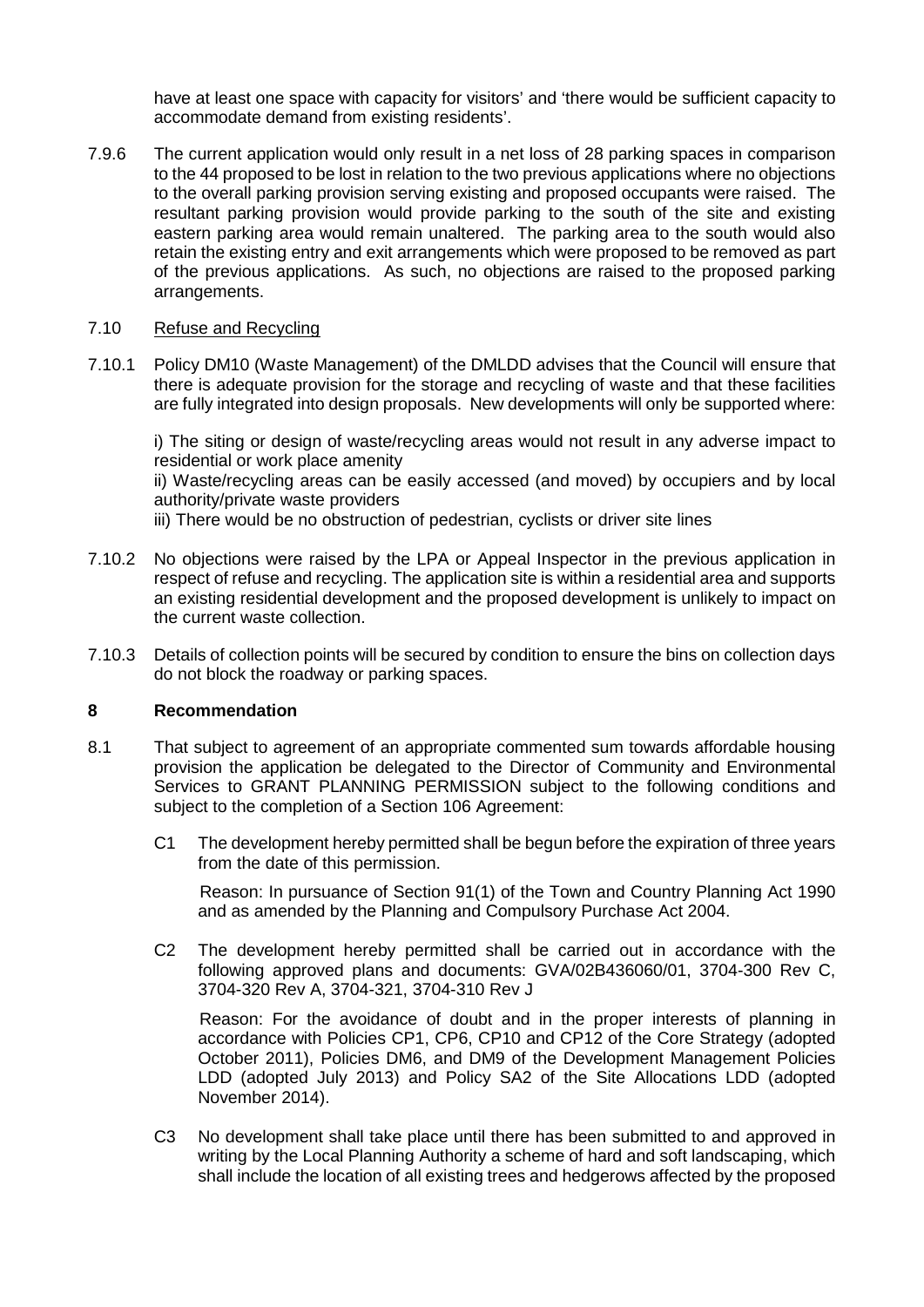development, and details of those to be retained, together with a scheme detailing measures for their protection in the course of development.

All hard landscaping works required by the approved scheme shall be carried out and completed prior to the first occupation of the development hereby permitted.

All soft landscaping works required by the approved scheme shall be carried out before the end of the first planting and seeding season following first occupation of any part of the buildings or completion of the development, whichever is sooner.

If any existing tree shown to be retained, or the [proposed soft landscaping] are removed, die, become severely damaged or diseased within five years of the completion of development they shall be replaced with trees or shrubs of appropriate size and species in the next planting season.

Reason: This condition is required to ensure the completed scheme has a satisfactory visual impact on the character and appearance of the area. It is required to be a pre commencement condition to enable the LPA to assess in full the trees to be removed and the replacement landscaping requirement before any works take place, and to ensure trees to be retained are protected before any works commence in the interests of the visual amenity of the area in accordance with Policies CP1, CP11 and CP12 of the Core Strategy (adopted October 2011) and Policies DM6, DM2 of the Development Management Policies LDD (adopted July 2013).

C4 Prior to occupation of the development hereby permitted, a plan indicating the positions, design, materials and type of boundary treatment to be erected along the southern boundary of the site shall be submitted to and approved in writing by the Local Planning Authority. The boundary treatment shall be erected prior to occupation in accordance with the approved details and shall be permanently maintained as such thereafter.

Reason: To ensure that appropriate boundary treatments are proposed to safeguard the amenities of neighbouring properties and the character of the locality in accordance with Policies CP1 and CP12 of the Core Strategy (adopted October 2011) and Policy DM1 and Appendix 2 of the Development Management Policies LDD (adopted July 2013).

C5 The parking and turning spaces shall be constructed in accordance with the approved plans prior to the first occupation of any part of the development hereby permitted other than in accordance with a phasing plan which shall previously have been agreed in writing with the Local Planning Authority. The parking and turning spaces shall thereafter be kept permanently available for the use of residents, employees and visitors to the site.

Reason: To ensure that adequate off-street parking and manoeuvring space is provided within the development so as not to prejudice the free flow of traffic and in the interests of highway safety on neighbouring highways in accordance with Policies CP1, CP10 and CP12 of the Core Strategy (adopted October 2011) and Policy DM13 and Appendix 5 of the Development Management Policies LDD (adopted July 2013).

C6 The development shall not be occupied until a scheme for the collection of domestic waste has been submitted to and approved in writing by the Local Planning Authority. Details shall include siting of the collection points. The development hereby permitted shall not be occupied until the approved scheme has been implemented and these facilities should be retained permanently thereafter.

Reason: To ensure that satisfactory provision is made, in the interests of amenity and to ensure that the visual appearance of such provision is satisfactory in compliance with Policies CP1 and CP12 of the Core Strategy (adopted October 2011) and Policies DM1, DM10 and Appendix 2 of the Development Management Policies document (adopted July 2013).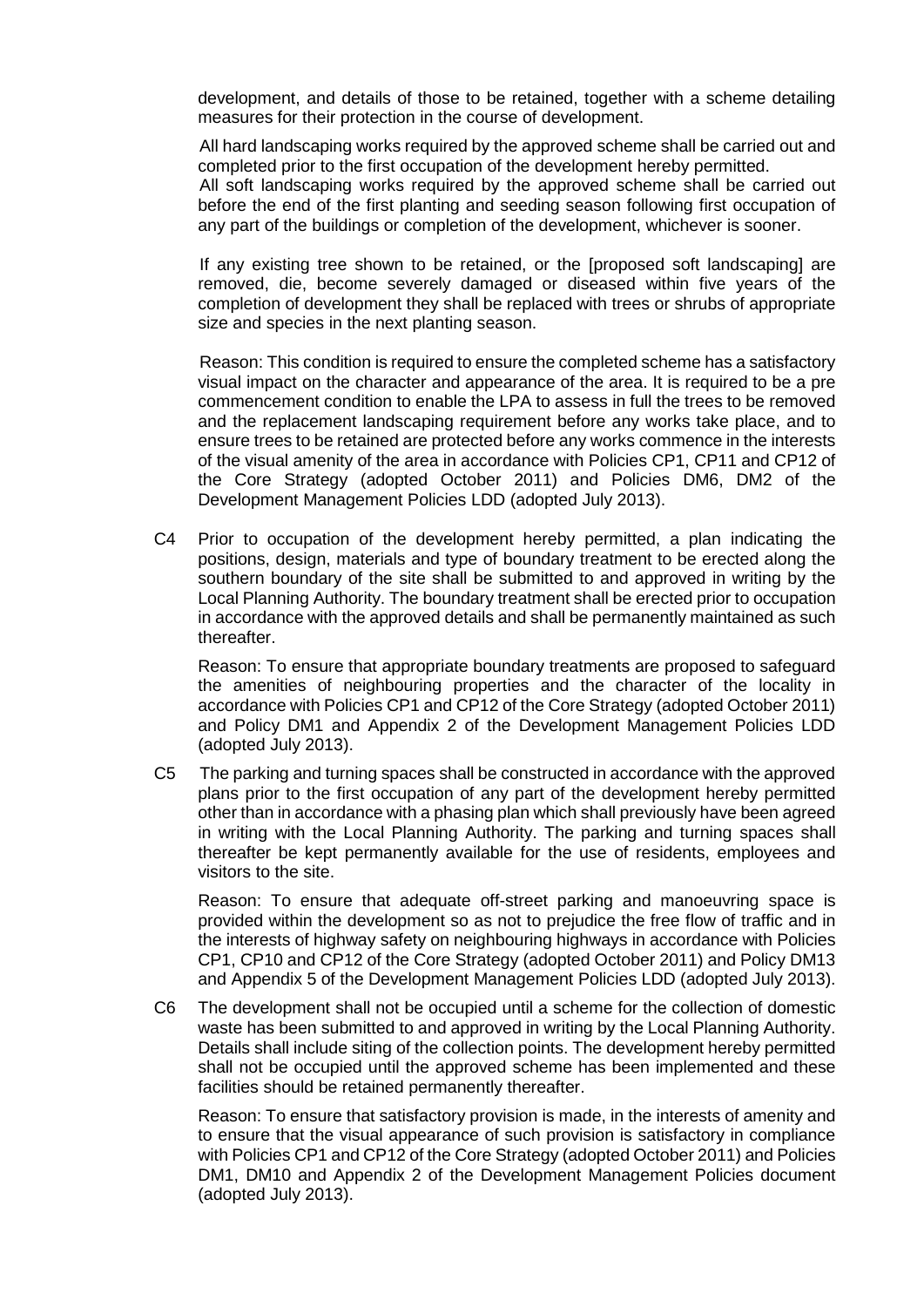C7 The park homes, hereby permitted, shall be occupied only as a single residential unit and shall not be used as a holiday let at any time.

Reason: In the interests of amenity, Green Belt and to protect the residential amenities of neighbouring properties in compliance with Policies CP1, CP11 and CP12 of the Core Strategy (adopted October 2011) and Policies DM1, DM2 and Appendix 2 of the Development Management Policies document (adopted July 2013).

## 8.2 **Informatives**:

I1 With regard to implementing this permission, the applicant is advised as follows:

All relevant planning conditions must be discharged prior to the commencement of work. Requests to discharge conditions must be made by formal application. Fees are £116 per request (or £34 where the related permission is for extending or altering a dwellinghouse or other development in the curtilage of a dwellinghouse). Please note that requests made without the appropriate fee will be returned unanswered.

There may be a requirement for the approved development to comply with the Building Regulations. Please contact Hertfordshire Building Control (HBC) on 0208 207 7456 or at buildingcontrol@hertfordshirebc.co.uk who will be happy to advise you on building control matters and will protect your interests throughout your build project by leading the compliance process. Further information is available at www.hertfordshirebc.co.uk.

Community Infrastructure Levy (CIL) - Your development may be liable for CIL payments and you are advised to contact the CIL Officer for clarification with regard to this. It is a requirement under Regulation 67 (1), Regulation 42B(6) (in the case of residential annexes or extensions), and Regulation 54B(6) (for self-build housing) of The Community Infrastructure Levy Regulations 2010 (As Amended) that a Commencement Notice (Form 6) is submitted to Three Rivers District Council as the Collecting Authority no later than the day before the day on which the chargeable development is to be commenced. DO NOT start your development until the Council has acknowledged receipt of the Commencement Notice. Failure to do so will mean you will lose the right to payment by instalments (where applicable), lose any exemptions already granted, and a surcharge will be imposed.

Care should be taken during the building works hereby approved to ensure no damage occurs to the verge or footpaths during construction. Vehicles delivering materials to this development shall not override or cause damage to the public footway. Any damage will require to be made good to the satisfaction of the Council and at the applicant's expense.

Where possible, energy saving and water harvesting measures should be incorporated. Any external changes to the building which may be subsequently required should be discussed with the Council's Development Management Section prior to the commencement of work.

- I2 The applicant is reminded that the Control of Pollution Act 1974 allows local authorities to restrict construction activity (where work is audible at the site boundary). In Three Rivers such work audible at the site boundary, including deliveries to the site and running of equipment such as generators, should be restricted to 0800 to 1800 Monday to Friday, 0900 to 1300 on Saturdays and not at all on Sundays and Bank Holidays.
- I3 The Local Planning Authority has been positive and proactive in its consideration of this planning application, in line with the requirements of the National Planning Policy Framework and in accordance with the Town and Country Planning (Development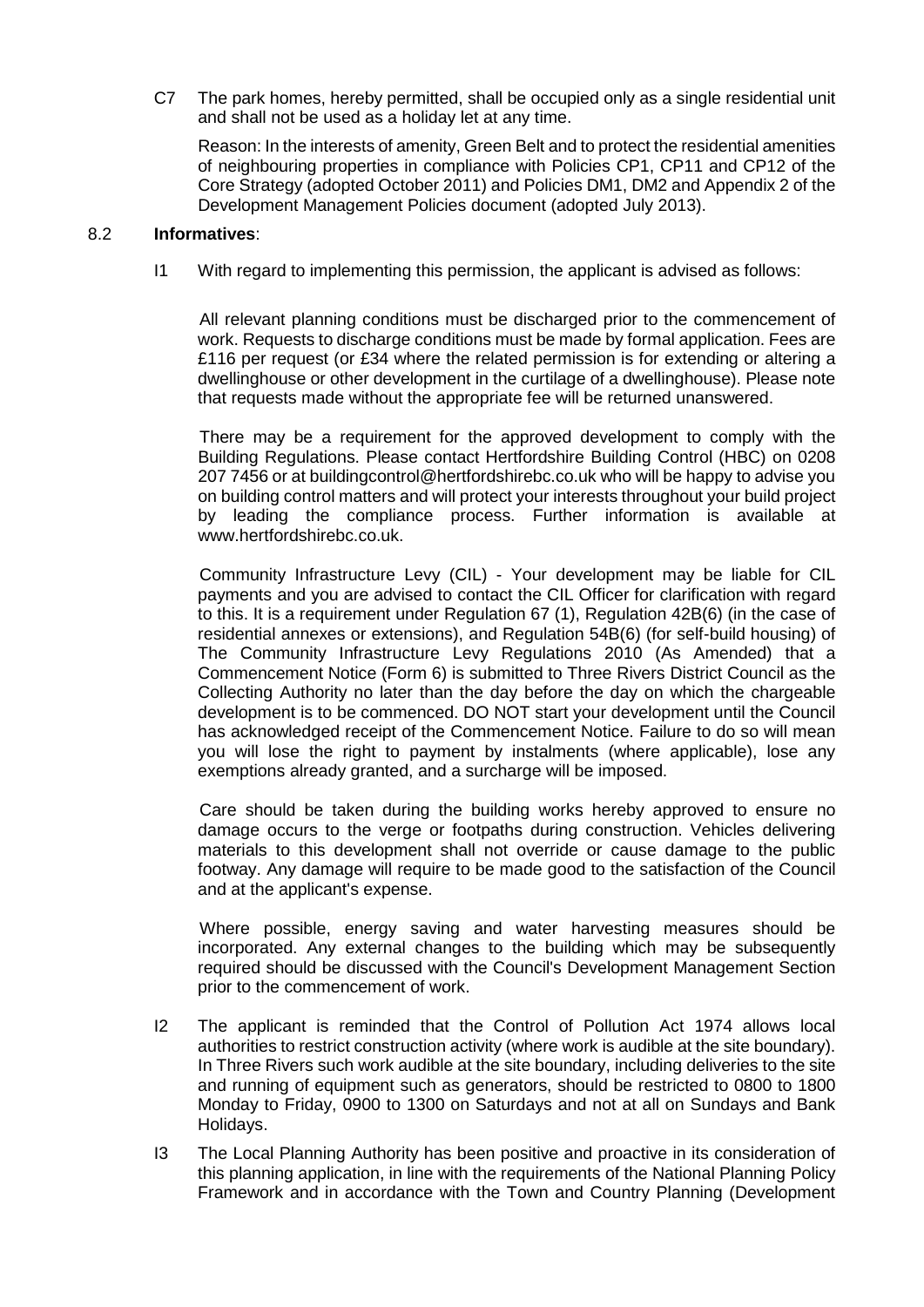Management Procedure) (England) Order 2015. The development maintains/improves the economic, social and environmental conditions of the District.

- I4 Road Deposits: It is an offence under section 148 of the Highways Act 1980 to deposit mud or other debris on the public highway, and section 149 of the same Act gives the Highway Authority powers to remove such material at the expense of the party responsible. Therefore, best practical means shall be taken at all times to ensure that all vehicles leaving the site during construction of the development are in a condition such as not to emit dust or deposit mud, slurry or other debris on the highway. Further information is available via the website https://www.hertfordshire.gov.uk/services/highways-roads-andpavements/highways-roads-and-pavements.aspx or by telephoning 0300 123404.
- I5 Storage of materials: The applicant is advised that the storage of materials associated with the construction of this development should be provided within the site on land which is not public highway, and the use of such areas must not interfere with the public highway. If this is not possible, authorisation should be sought from the Highway Authority before construction works commence. Further information is available via the website https://www.hertfordshire.gov.uk/services/highways-roadsand-pavements/business-and-developer-information/business-licences/businesslicences.aspx or by telephoning 0300 1234047.
- I6 Any vegetation and building clearance should be undertaken outside the nesting bird season (March to August inclusive) to protect breeding birds, their nests, eggs and young. If this is not practicable, a search of the area should be made no more than 2 days in advance of vegetation clearance by a competent Ecologist and if active nests are found, works should stop until the birds have left the nest.
- I7 To avoid killing or injuring of hedgehogs it is best practice for any brash piles to be cleared by hand. Any trenches on site should also be covered at night or have mammal ramps to prevent and avoid hedgehogs being trapped during construction – this is particularly import if the holes fill with water. It is also possible to provide enhancements for hedgehogs by making small holes within any boundary fencing. This allows foraging hedgehogs to be able to pass freely throughout a site.
- I8 Bats are protected under domestic and European legislation where, in summary, it is an offence to deliberately capture, injure or kill a bat, intentionally or recklessly disturb a bat in a roost or deliberately disturb a bat in a way that would impair its ability to survive, breed or rear young, hibernate or migrate, or significantly affect its local distribution or abundance; damage or destroy a bat roost; possess or advertise/sell/exchange a bat; and intentionally or recklessly obstruct access to a bat roost.

If bats are found all works must stop immediately and advice sought as to how to proceed from either of the following organisations:

The UK Bat Helpline: 0845 1300 228

Natural England: 0300 060 3900

Herts & Middlesex Bat Group: www.hmbg.org.uk

or an appropriately qualified and experienced ecologist.

(As an alternative to proceeding with caution, the applicant may wish to commission an ecological consultant before works start to determine whether or not bats are present).

8.3 In the event that the viability appraisal is considered unacceptable and an acceptable commuted sum towards affordable housing cannot be agreed the application be delegated to the Director of Community and Environmental Services to REFUSE PLANNING PERMISSION for the following reason: